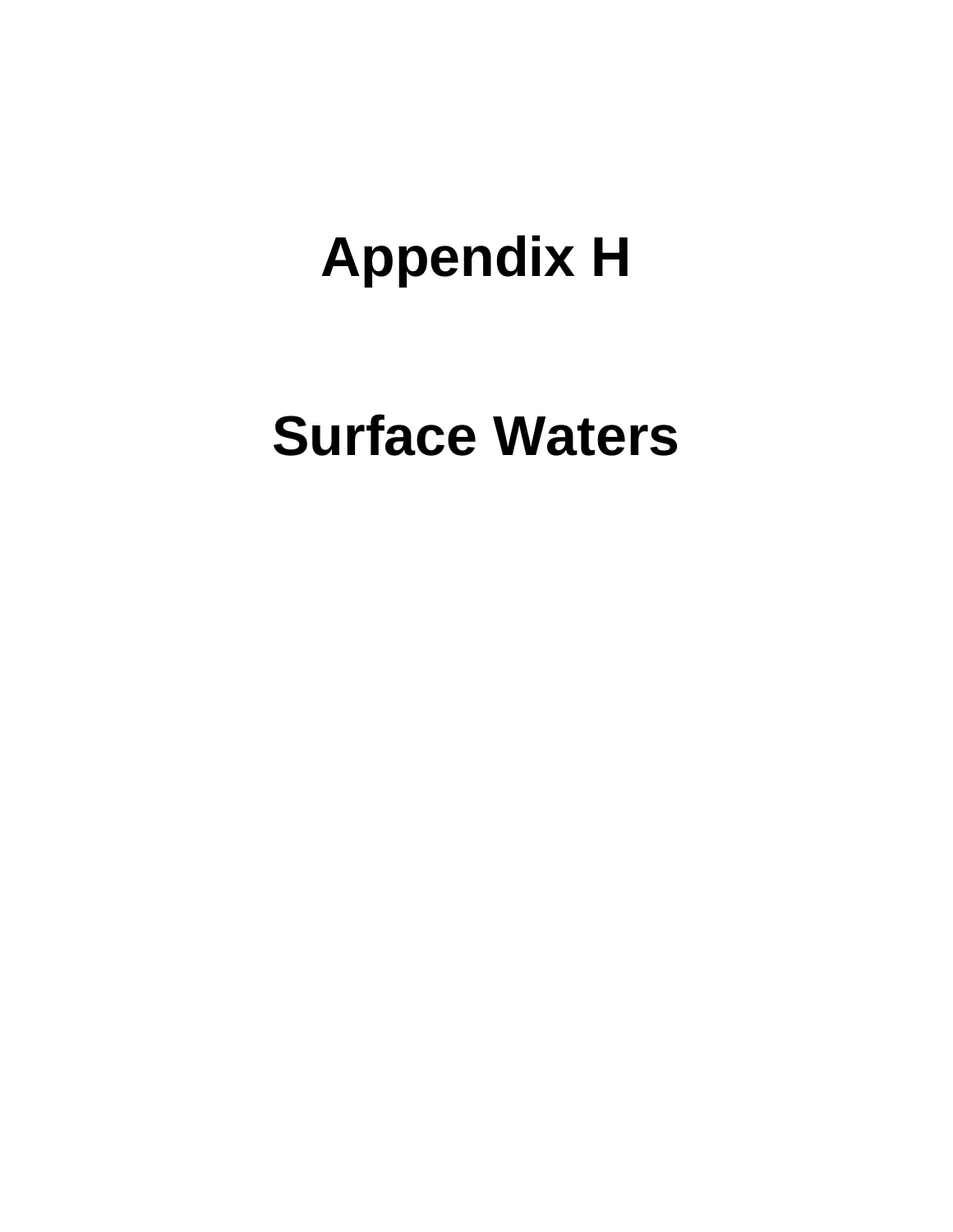|           |                               |                 |                  |              |                 |            | <b>VA</b>         |                 |                 | <b>Study</b>    |                |                 |                 |
|-----------|-------------------------------|-----------------|------------------|--------------|-----------------|------------|-------------------|-----------------|-----------------|-----------------|----------------|-----------------|-----------------|
|           |                               |                 |                  | <b>River</b> |                 |            | <b>Classific-</b> | <b>Special</b>  |                 | Area            | <b>VA1</b>     | VA <sub>2</sub> | VA <sub>3</sub> |
| Stream ID | <b>VA Stream</b>              | <b>Section</b>  | Map Page         | <b>Basin</b> | <b>Subbasin</b> | <b>HUC</b> | ation             | <b>Standard</b> | 303(d)          | Length          | <b>Impacts</b> | <b>Impacts</b>  | <b>Impacts</b>  |
| S001      | <b>James River</b>            | AA              | 001              | James        | Lower James     | 02080206   | Ш                 | <b>New-19</b>   | <b>YES</b>      | 1,188           |                |                 |                 |
| S002      | <b>Walker Creek</b>           | AA              | 001              | James        | Lower James     | 02080206   | Ш                 | <b>NEW-19</b>   | <b>NO</b>       | 2,471           |                |                 |                 |
| S003      | UT1a to Goode Creek           | AA              | 002              | James        | Lower James     | 02080206   | Ш                 | <b>NEW-19</b>   | <b>YES</b>      | 211             |                |                 |                 |
| S004      | UT1b to Goode Creek           | AA              | 002              | James        | Lower James     | 02080206   | Ш                 | <b>NEW-19</b>   | <b>YES</b>      | 460             |                |                 |                 |
| S005      | UT1f to Goode Creek           | AA              | 002              | James        | Lower James     | 02080206   | Ш                 | <b>NEW-19</b>   | <b>YES</b>      | 534             |                |                 |                 |
| S006      | UT1c to Goode Creek           | AA              | 002              | James        | Lower James     | 02080206   | Ш                 | <b>NEW-19</b>   | <b>YES</b>      | 270             |                |                 |                 |
| S007      | UT1d to Goode Creek           | AA              | 002.003          | James        | Lower James     | 02080206   | Ш                 | <b>NEW-19</b>   | <b>YES</b>      | 221             |                |                 |                 |
| S008      | UT1 to Goode Creek            | AA              | 003              | James        | Lower James     | 02080206   | Ш                 | <b>NEW-19</b>   | <b>YES</b>      | 1,052           |                |                 |                 |
| S009      | UT1e to Goode Creek           | AA              | 003              | James        | Lower James     | 02080206   | Ш                 | <b>NEW-19</b>   | <b>YES</b>      | 79              |                |                 |                 |
| S010      | Goode Creek                   | AA              | 003, 004         | James        | Lower James     | 02080206   | Ш                 | <b>NEW-19</b>   | <b>YES</b>      | 8,311           | 1,990          | 1,990           | 1,990           |
| S011      | UT2 to Goode Creek            | AA              | 003, 004         | James        | Lower James     | 02080206   | III               | <b>NEW-19</b>   | <b>YES</b>      | 304             |                |                 |                 |
| S012      | UT3 to Goode Creek            | AA              | 003, 004         | James        | Lower James     | 02080206   | Ш                 | <b>NEW-19</b>   | <b>YES</b>      | 330             | 132            | 132             | 132             |
| S013      | UT4 to Goode Creek            | AA              | 003, 004         | James        | Lower James     | 02080206   | III               | <b>NEW-19</b>   | <b>YES</b>      | 432             |                |                 |                 |
| S014      | UT5 to Goode Creek            | AA              | 004              | James        | Lower James     | 02080206   | III               | <b>NEW-19</b>   | <b>YES</b>      | 355             |                |                 |                 |
| S015      | <b>Grindall Creek</b>         | AA              | 005,006          | James        | Lower James     | 02080206   | Ш                 | <b>NEW-19</b>   | <b>NO</b>       | 6,782           | 222            | 222             | 222             |
| S016      | UT1 to Grindall Creek         | AA              | 006              | James        | Lower James     | 02080206   | III               | <b>NEW-19</b>   | $\overline{3}$  | 77              |                |                 |                 |
| S017      | <b>Falling Creek</b>          | AA              | 006              | James        | Lower James     | 02080206   | III               | <b>NEW-19</b>   | <b>YES</b>      | 2,837           |                |                 |                 |
| S018      | UT1 to Falling Creek          | AA              | 006              | James        | Lower James     | 02080206   | III               | <b>NEW-19</b>   | <b>YES</b>      | 393             |                |                 |                 |
| S019      | UT1 to UT1 to Falling Creek   | AA              | 006, 007         | James        | Lower James     | 02080206   | III               | <b>NEW-19</b>   | <b>YES</b>      | 51              |                |                 |                 |
| S020      | UT2 to UT1 to Falling Creek   | AA              | 006, 007         | James        | Lower James     | 02080206   | Ш                 | <b>NEW-19</b>   | <b>YES</b>      | 133             |                |                 |                 |
| S021      | UT3 to UT1 to Falling Creek   | AA              | 006, 007         | James        | Lower James     | 02080206   | III               | <b>NEW-19</b>   | <b>YES</b>      | 52              |                |                 |                 |
| S022      | UT2 to UT1 to James River     | AA              | 007              | James        | Lower James     | 02080206   | Ш                 | <b>NEW-19</b>   | <b>YES</b>      | 124             | 58             | 58              | 58              |
| S023      | UT1 to UT1 to James River     | AA              | 007              | James        | Lower James     | 02080206   | Ш                 | <b>NEW-19</b>   | <b>YES</b>      | 56              | 56             | 56              | 56              |
| S024      | UT3 to UT1 to James River     | AA              | 007              | James        | Lower James     | 02080206   | Ш                 | <b>NEW-19</b>   | <b>YES</b>      | 31              |                |                 |                 |
| S025      | UT1 to James River            | AA              | 007,008          | James        | Lower James     | 02080206   | Ш                 | <b>NEW-19</b>   | <b>YES</b>      | 6,039           | 426            | 426             | 426             |
| S026      | UT4 to UT1 to James River     | AA              | 007              | James        | Lower James     | 02080206   | Ш                 | <b>NEW-19</b>   | <b>YES</b>      | 34              |                |                 |                 |
| S027      | UT5 to UT1 to James River     | AA              | 007              | James        | Lower James     | 02080206   | Ш                 | <b>NEW-19</b>   | <b>YES</b>      | 197             |                |                 |                 |
| S028      | UT7 to UT1 to James River     | AA              | 007              | James        | Lower James     | 02080206   | Ш                 | <b>NEW-19</b>   | <b>YES</b>      | 205             |                |                 |                 |
| S029      | UT6 to UT1 to James River     | AA              | 007              | James        | Lower James     | 02080206   | Ш                 | <b>NEW-19</b>   | <b>YES</b>      | 1,060           | 542            | 542             | 542             |
| S030      | UT8 to UT1 to James River     | AA              | 007              | James        | Lower James     | 02080206   | Ш                 | <b>NEW-19</b>   | <b>YES</b>      | 261             |                |                 |                 |
| S031      | UT9 to UT1 to James River     | AA              | 007              | James        | Lower James     | 02080206   | Ш                 | <b>NEW-19</b>   | <b>YES</b>      | 123             |                |                 |                 |
| S032      | UT10 to UT1 to James River    | AA              | 007,008          | James        | Lower James     | 02080206   | Ш                 | <b>NEW-19</b>   | <b>YES</b>      | 283             |                |                 |                 |
| S033      | UT11 to UT1 to James River    | AA              | 007,008          | James        | Lower James     | 02080206   | Ш                 | <b>NEW-19</b>   | <b>YES</b>      | 249             |                |                 |                 |
| S034      | UT12 to UT1 to James River    | AA              | 008              | James        | Lower James     | 02080206   | Ш                 | <b>NEW-19</b>   | <b>YES</b>      | 164             |                |                 |                 |
| S035      | Kingsland Creek               | AA              | 008              | James        | Lower James     | 02080206   | Ш                 | <b>NEW-19</b>   | <b>YES</b>      | 1,769           | 153            | 153             | 153             |
| S036      | UT1 to Kingsland Creek        | <b>AA</b>       | 008, 009         | James        | Lower James     | 02080206   | Ш                 | <b>NEW-19</b>   | <b>YES</b>      | 2,492           | 669            | 669             | 669             |
| S037      | UT1 to UT1 to Kingsland Creek | <b>AA</b>       | 008, 009         | James        | Lower James     | 02080206   | Ш                 | <b>NEW-19</b>   | <b>YES</b>      | 40              |                |                 |                 |
| S038      | UT3 to UT1 to Kingsland Creek | AA              | 008,009          | James        | Lower James     | 02080206   | Ш                 | <b>NEW-19</b>   | <b>YES</b>      | $\overline{96}$ | 81             | 81              | 81              |
| S039      | UT2 to UT1 to Kingsland Creek | AA              | 008, 009         | James        | Lower James     | 02080206   | Ш                 | <b>NEW-19</b>   | <b>YES</b>      | 390             |                |                 |                 |
| S040      | <b>Proctors Creek</b>         | <b>AA</b>       | 009, 010         | James        | Lower James     | 02080206   | Ш                 | <b>NEW-19</b>   | <b>YES</b>      | 2,224           | 189            | 189             | 189             |
| S041      | <b>Great Branch</b>           | $\overline{AA}$ | 010, 011         | James        | Lower James     | 02080206   | Ш                 | <b>NEW-19</b>   | <b>NO</b>       | 1,870           |                |                 |                 |
| S041      | <b>Great Branch</b>           | <b>BB</b>       | 010, 011         | James        | Lower James     | 02080206   | III               | <b>NEW-19</b>   | <b>NO</b>       | 4,292           | 1,085          | 1,085           | 1,085           |
| S042      | UT1a to Great Branch          | <b>BB</b>       | 010, 011         | James        | Lower James     | 02080206   | Ш                 | <b>NEW-19</b>   | <b>NO</b>       | 143             |                |                 |                 |
| S043      | UT1 to Great Branch           | <b>BB</b>       | 010, 011         | James        | Lower James     | 02080206   | Ш                 | <b>NEW-19</b>   | <b>NO</b>       | 1,017           | 93             | 93              | 93              |
| S044      | UT2 to Great Branch           | <b>BB</b>       | 011, 012         | James        | Lower James     | 02080206   | Ш                 | <b>NEW-19</b>   | $\overline{10}$ | 5,379           | 278            | 278             | 278             |
| S045      | UT1 to Ashton Creek           | BB              | $\overline{012}$ | James        | Middle James    | 02080207   | Ш                 | NEW-2           | <b>NO</b>       | 2,779           | 362            | 362             | 362             |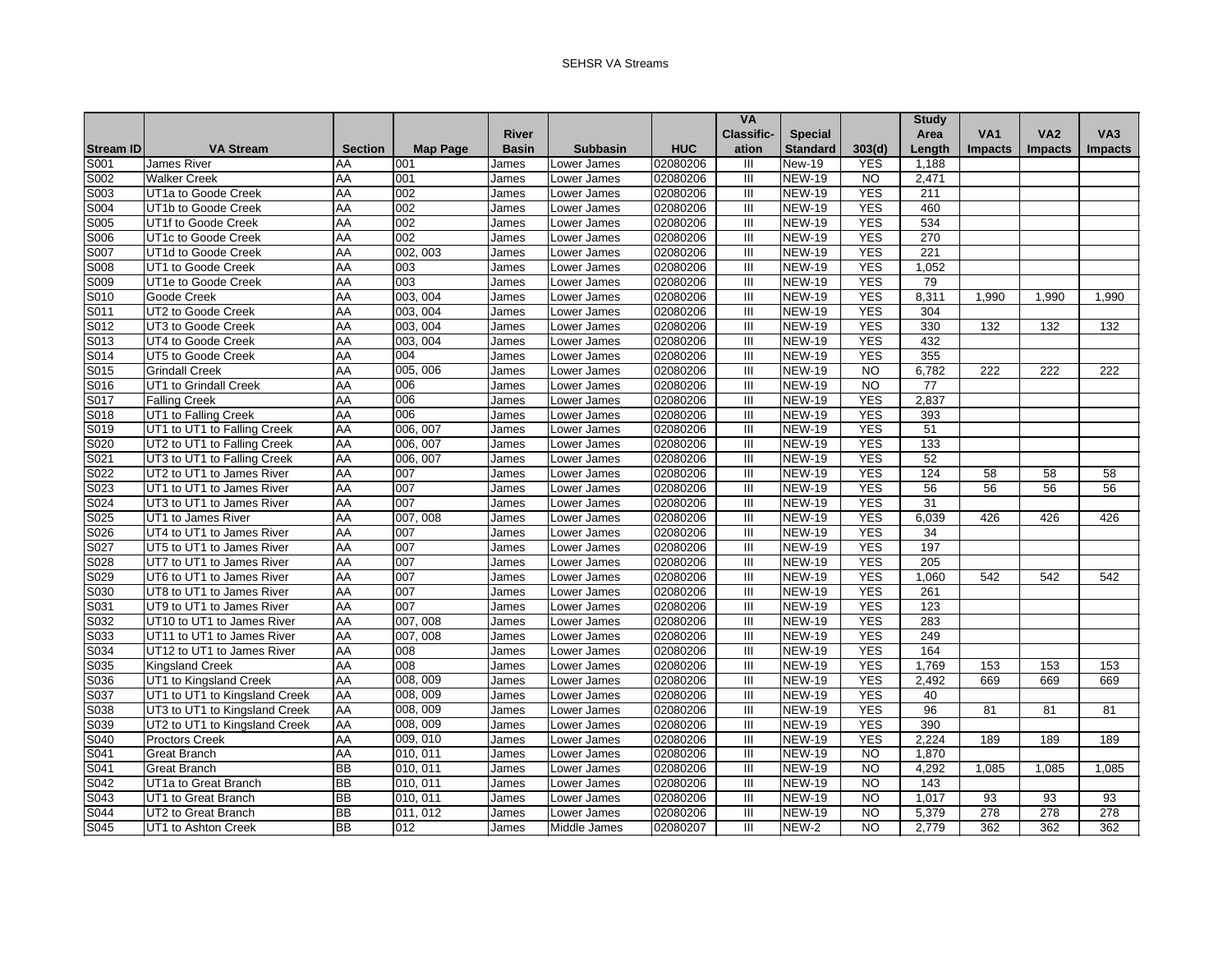|                  |                                |                        |                 |              |                     |            | <b>VA</b>                 |                 |                 | <b>Study</b>      |                  |                  |                  |
|------------------|--------------------------------|------------------------|-----------------|--------------|---------------------|------------|---------------------------|-----------------|-----------------|-------------------|------------------|------------------|------------------|
|                  |                                |                        |                 | <b>River</b> |                     |            | <b>Classific-</b>         | <b>Special</b>  |                 | Area              | <b>VA1</b>       | <b>VA2</b>       | VA <sub>3</sub>  |
| <b>Stream ID</b> | <b>VA Stream</b>               | <b>Section</b>         | <b>Map Page</b> | <b>Basin</b> | <b>Subbasin</b>     | <b>HUC</b> | ation                     | <b>Standard</b> | 303(d)          | Length            | <b>Impacts</b>   | <b>Impacts</b>   | <b>Impacts</b>   |
| S046             | UT1 to UT1 to Ashton Creek     | BB                     | 012             | James        | Middle James        | 02080207   | Ш                         | $NEW-2$         | <b>NO</b>       | 204               |                  |                  |                  |
| S047             | UT2 to Ashton Creek            | <b>BB</b>              | 013, 014        | James        | Middle James        | 02080207   | III                       | NEW-2           | <b>NO</b>       | 1,052             |                  |                  |                  |
| S048             | UT1 to UT2 to Ashton Creek     | <b>BB</b>              | 013, 014        | James        | Middle James        | 02080207   | III                       | NEW-2           | <b>NO</b>       | $\overline{74}$   |                  |                  |                  |
| S049             | <b>Ashton Creek</b>            | <b>BB</b>              | 013, 014, 015   | James        | Middle James        | 02080207   | Ш                         | NEW-2           | N <sub>O</sub>  | 6,043             | 228              | $\overline{228}$ | 228              |
| S050             | UT3 to Ashton Creek            | BB                     | 013, 014        | James        | Middle James        | 02080207   | $\overline{\mathsf{III}}$ | NEW-2           | $\overline{NO}$ | 138               |                  |                  |                  |
| S051             | UT4 to Ashton Creek            | $\overline{BB}$        | 013, 014        | James        | Middle James        | 02080207   | III                       | NEW-2           | $\overline{3}$  | 978               | 164              | 164              | 164              |
| S052             | UT4a to Ashton Creek           | $\overline{BB}$        | 014             | James        | Middle James        | 02080207   | III                       | NEW-2           | <b>NO</b>       | $\frac{116}{116}$ | 41               | 41               | 41               |
| S053             | UT5 to Ashton Creek            | BB                     | 014, 015        | James        | Middle James        | 02080207   | Ш                         | NEW-2           | N <sub>O</sub>  | 3,816             | 159              | 159              | 159              |
| S054             | UT1 to UT5 to Ashton Creek     | $\overline{BB}$        | 015             | James        | Middle James        | 02080207   | III                       | NEW-2           | N <sub>O</sub>  | 58                |                  |                  |                  |
| S055             | UT6 to Ashton Creek            | $\overline{BB}$        | 015             | James        | Middle James        | 02080207   | Ш                         | NEW-2           | N <sub>O</sub>  | 1,673             | 304              | 304              | 304              |
| S056             | UT1 to Swift Creek             | BB                     | 015, 016        | James        | Middle James        | 02080207   | Ш                         | NEW-2           | <b>NO</b>       | 2,691             | 152              | 152              | 152              |
| S057             | UT1a to Timsbury Creek         | BB                     | 016             | James        | Middle James        | 02080207   | Ш                         | NEW-2           | <b>NO</b>       | 825               |                  |                  |                  |
| S058             | UT1b to Timsbury Creek         | $\overline{BB}$        | 016             | James        | Middle James        | 02080207   | Ш                         | NEW-2           | N <sub>O</sub>  | 33                |                  |                  |                  |
| S059             | <b>Timsbury Creek</b>          | BB                     | 016, 017        | James        | Middle James        | 02080207   | Ш                         | NEW-2           | <b>NO</b>       | 3,148             | 125              | 125              | 125              |
| S059             | <b>Timsbury Creek</b>          | $\overline{\text{cc}}$ | 016, 017        | James        | Middle James        | 02080207   | III                       | NEW-2           | N <sub>O</sub>  | 4,379             | $\overline{207}$ | 207              | $\overline{207}$ |
| S060             | UT1c to Timsbury Creek         | $\overline{BB}$        | 016             | James        | Middle James        | 02080207   | Ш                         | NEW-2           | N <sub>O</sub>  | 119               |                  |                  |                  |
| S061             | UT1g to Timsbury Creek         | $\overline{BB}$        | 016             | James        | Middle James        | 02080207   | Ш                         | NEW-2           | N <sub>O</sub>  | 194               |                  |                  |                  |
| S062             | UT1 to UT1 to Timsbury Creek   | <b>BB</b>              | 016             | James        | Middle James        | 02080207   | III                       | NEW-2           | <b>NO</b>       | 611               |                  |                  |                  |
| S063             | UT1f to Timsbury Creek         | <b>BB</b>              | 016             | James        | <b>Middle James</b> | 02080207   | III                       | <b>NEW-2</b>    | <b>NO</b>       | 68                |                  |                  |                  |
| S063             | UT1f to Timsbury Creek         | $\overline{cc}$        | 016             | James        | Middle James        | 02080207   | III                       | NEW-2           | <b>NO</b>       | 5                 |                  |                  |                  |
| S064             | UT1 to Timsbury Creek          | CC                     | 016             | James        | Middle James        | 02080207   | III                       | NEW-2           | <b>NO</b>       | 1.167             | 98               | 98               | 98               |
| S065             | UT1e to Timsbury Creek         | $\overline{cc}$        | 016, 017        | James        | Middle James        | 02080207   | Ш                         | <b>NEW-2</b>    | <b>NO</b>       | 115               |                  |                  |                  |
| S066             | UT1d to Timsbury Creek         | $\overline{cc}$        | 016, 017        | James        | Middle James        | 02080207   | Ш                         | <b>NEW-2</b>    | <b>NO</b>       | 70                | 70               | 70               | 70               |
| S067             | UT1a to Swift Creek            | $\overline{cc}$        | 017             | James        | Middle James        | 02080207   | III                       | NEW-2           | N <sub>O</sub>  | 304               | 5                | 5                | 5                |
| S068             | <b>Swift Creek</b>             | $\overline{cc}$        | 017, 018        | James        | Middle James        | 02080207   | $\overline{\mathsf{III}}$ | NEW-2           | $\overline{NO}$ | 2,537             |                  |                  |                  |
| S069             | UT1b to Swift Creek            | $\overline{\text{cc}}$ | 017, 018        | James        | Middle James        | 02080207   | III                       | NEW-2           | <b>NO</b>       | 468               | 101              | 101              | 101              |
| S070             | UT1 to UT1b to Swift Creek     | $\overline{cc}$        | 017, 018        | James        | Middle James        | 02080207   | Ш                         | NEW-2           | N <sub>O</sub>  | 260               |                  |                  |                  |
| S071             | <b>Oldtown Creek</b>           | $\overline{cc}$        | 018, 019        | James        | Middle James        | 02080207   | Ш                         | NEW-2           | <b>YES</b>      | 2,459             | 136              | 136              | 136              |
| S072             | UT1 to Oldtown Creek           | $\overline{cc}$        | 018, 019        | James        | Middle James        | 02080207   | Ш                         | NEW-2           | <b>YES</b>      | 1,136             |                  |                  |                  |
| S073             | UT1a to Oldtown Creek          | $\overline{cc}$        | 018, 019        | James        | Middle James        | 02080207   | III                       | NEW-2           | <b>YES</b>      | 1,457             | 212              | 212              | 212              |
| S074             | UT1b to Oldtown Creek          | cc                     | 019             | James        | Middle James        | 02080207   | Ш                         | NEW-2           | <b>YES</b>      | 2,212             |                  |                  |                  |
| S075             | <b>Fleets Branch</b>           | cc                     | 019, 020        | James        | Middle James        | 02080207   | III                       | NEW-2           | N <sub>O</sub>  | 2,279             | 98               | 98               | 98               |
| S076             | UT1 to UT1 to Appomattox River | $\overline{cc}$        | 020             | James        | Middle James        | 02080207   | Ш                         | NEW-2           | <b>YES</b>      | 285               |                  |                  |                  |
| S077             | UT1 to Appomattox River        | $\overline{cc}$        | 020             | James        | Middle James        | 02080207   | Ш                         | NEW-2           | <b>YES</b>      | 1,190             | 122              | 122              | 122              |
| S078             | UT2 to UT1 to Appomattox River | $\overline{cc}$        | 020             | James        | Middle James        | 02080207   | III                       | NEW-2           | <b>YES</b>      | 100               | 99               | 99               | 99               |
|                  |                                |                        | 020, 021, 022,  |              |                     |            |                           |                 |                 |                   |                  |                  |                  |
| S079             | UT2 to Appomattox River        | CC                     | 023, 024        | James        | Middle James        | 02080207   | Ш                         | NEW-2           | <b>YES</b>      | 1,198             | 518              | 518              | 518              |
| S080             | UT3 to Appomattox River        | $\overline{cc}$        | 024             | James        | Middle James        | 02080207   | III                       | NEW-2           | <b>YES</b>      | 21                |                  |                  |                  |
| S081             | <b>Appomattox River</b>        | CC                     | 024             | James        | Middle James        | 02080207   | III                       | NEW-2           | <b>YES</b>      | 1,494             |                  |                  |                  |
| S082             | Rohoic Creek                   | cc                     | 024             | James        | Middle James        | 02080207   | III                       | NEW-2           | <b>YES</b>      | 133               |                  |                  |                  |
| S083             | UT5 to UT1 to Brickhouse Run   | $\overline{cc}$        | 024             | James        | <b>Middle James</b> | 02080207   | III                       | NEW-2           | N <sub>O</sub>  | $\overline{88}$   |                  |                  |                  |
| S084             | UT1 to Brickhouse Run          | $\overline{cc}$        | 024             | James        | Middle James        | 02080207   | III                       | NEW-2           | $\overline{N}$  | 998               | 132              | 132              | 132              |
| S085             | UT4 to UT1 to Brickhouse Run   | $\overline{cc}$        | 024             | James        | <b>Middle James</b> | 02080207   | Ш                         | NEW-2           | $\overline{3}$  | 132               |                  |                  |                  |
| S086             | UT3 to UT1 to Brickhouse Run   | $\overline{cc}$        | 024             | James        | Middle James        | 02080207   | III                       | NEW-2           | <b>NO</b>       | 121               |                  |                  |                  |
| S087             | UT1 to UT1 to Brickhouse Run   | $\overline{cc}$        | 024, 025        | James        | Middle James        | 02080207   | III                       | NEW-2           | <b>NO</b>       | 990               |                  |                  |                  |
| S088             | UT2 to UT1 to Brickhouse Run   | $\overline{cc}$        | 025             | James        | Middle James        | 02080207   | III                       | NEW-2           | <b>NO</b>       | 789               | 5                | 5                | 5                |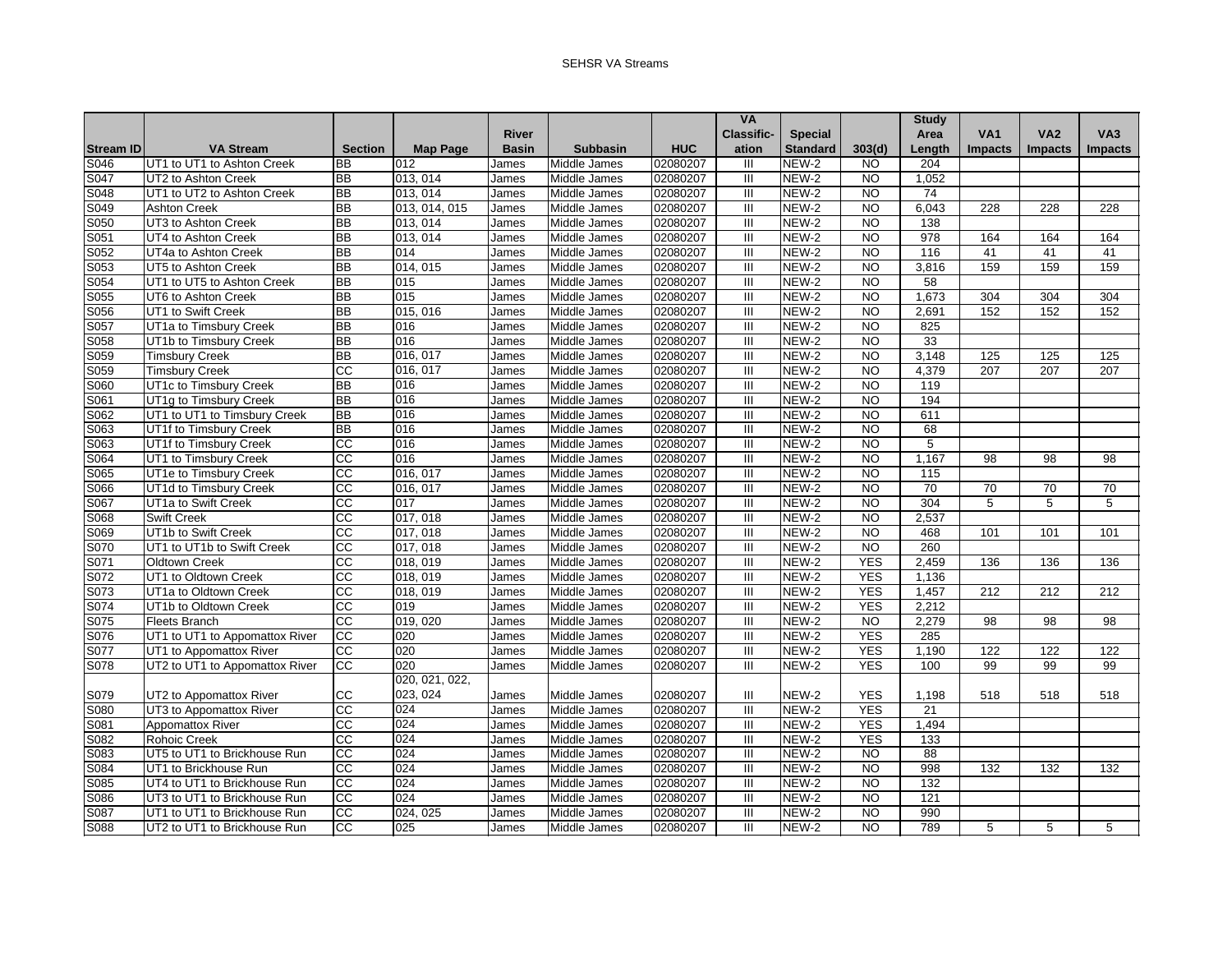|                                      |                              |                 |                  |              |                       |            | <b>VA</b>         |                 |            | <b>Study</b> |                 |                |                 |
|--------------------------------------|------------------------------|-----------------|------------------|--------------|-----------------------|------------|-------------------|-----------------|------------|--------------|-----------------|----------------|-----------------|
|                                      |                              |                 |                  | <b>River</b> |                       |            | <b>Classific-</b> | <b>Special</b>  |            | Area         | VA <sub>1</sub> | <b>VA2</b>     | VA <sub>3</sub> |
| <b>Stream ID</b>                     | <b>VA Stream</b>             | <b>Section</b>  | Map Page         | <b>Basin</b> | <b>Subbasin</b>       | <b>HUC</b> | ation             | <b>Standard</b> | 303(d)     | Length       | <b>Impacts</b>  | <b>Impacts</b> | <b>Impacts</b>  |
| S089                                 | Lieutenant Run               | CС              | 025              | James        | Middle James          | 02080207   | Ш                 | $NEW-2$         | <b>YES</b> | 2.222        | 175             | 175            | 175             |
| S090                                 | UT8 to Lieutenant Run        | $\overline{cc}$ | 025              | James        | Middle James          | 02080207   | Ш                 | $NEW-2$         | <b>YES</b> | 999          |                 |                |                 |
| S091                                 | UT2 to Lieutenant Run        | CС              | 025, 026, 027    | James        | Middle James          | 02080207   | Ш                 | NEW-2           | <b>YES</b> | 1,485        | 16              | 16             | 16              |
| S092                                 | UT2 to UT2 to Lieutenant Run | $\overline{cc}$ | 025, 026         | James        | Middle James          | 02080207   | III               | NEW-2           | <b>YES</b> | 365          |                 |                |                 |
| S093                                 | UT1 to UT2 to Lieutenant Run | $\overline{cc}$ | 025, 026         | James        | Middle James          | 02080207   | III               | NEW-2           | <b>YES</b> | 199          |                 |                |                 |
| S094                                 | UT1 to Lieutenant Run        | $\overline{cc}$ | 026, 027         | James        | Middle James          | 02080207   | Ш                 | NEW-2           | <b>YES</b> | 5,000        |                 |                |                 |
| S095                                 | UT3 to Lieutenant Run        | CС              | 026              | James        | Middle James          | 02080207   | Ш                 | NEW-2           | <b>YES</b> | 731          |                 |                |                 |
| S096                                 | UT5 to Lieutenant Run        | $\overline{cc}$ | 026              | James        | Middle James          | 02080207   | Ш                 | NEW-2           | <b>YES</b> | 484          |                 |                |                 |
| S097                                 | UT4 to Lieutenant Run        | $\overline{cc}$ | 026              | James        | Middle James          | 02080207   | Ш                 | NEW-2           | <b>YES</b> | 247          |                 |                |                 |
| S098                                 | UT6 to Lieutenant Run        | $\overline{cc}$ | 026              | James        | Middle James          | 02080207   | Ш                 | NEW-2           | <b>YES</b> | 767          |                 |                |                 |
| S099                                 | UT2 to Rohoic Creek          | $\overline{cc}$ | $\overline{027}$ | James        | Middle James          | 02080207   | III               | $NEW-2$         | <b>YES</b> | 549          |                 |                |                 |
| S100                                 | UT7 to Lieutenant Run        | $\overline{cc}$ | 026, 027         | James        | Middle James          | 02080207   | III               | NEW-2           | <b>YES</b> | 1,317        | 53              | 53             | 53              |
| S101                                 | UT1 to Rohoic Creek          | $\overline{cc}$ | $\overline{027}$ | James        | Middle James          | 02080207   | III               | NEW-2           | <b>YES</b> | 958          |                 |                |                 |
| S102                                 | UT1a to Rohoic Creek         | CС              | 027              | James        | Middle James          | 02080207   | III               | NEW-2           | <b>YES</b> | 607          |                 |                |                 |
|                                      |                              |                 | 028, 029, 030,   |              |                       |            |                   |                 |            |              |                 |                |                 |
| S103                                 | UT1 to Arthur Swamp          | DD              | 031              | Chowan       | Nottoway River        | 03010201   | Ш                 | None            | <b>YES</b> | 2,972        | 135             | 131            | 135             |
| S104                                 | Rocky Branch                 | Α               | 034              | Chowan       | Nottoway River        | 03010201   | III               | None            | <b>YES</b> | 1,406        | 205             | 85             | 205             |
| S105                                 | UT1 to Rocky Branch          | A               | 034              | Chowan       | Nottoway River        | 03010201   | III               | None            | <b>YES</b> | 394          | 64              |                | 64              |
| S106                                 | UT3 to Reedy Branch          | A               | 033              | Chowan       | Nottoway River        | 03010201   | III               | None            | <b>YES</b> | 100          |                 |                |                 |
| S106                                 | UT3 to Reedy Branch          | DD              | 033              | Chowan       | Nottoway River        | 03010201   | Ш                 | None            | <b>YES</b> | 2,111        | 8               | 8              | 8               |
| S107                                 | Hatcher Run                  | Α               | 035              | Chowan       | Nottoway River        | 03010201   | Ш                 | None            | <b>YES</b> | 2,110        | 173             | 143            | 173             |
| S108                                 | UT2 to Reedy Branch          | DD              | 033              | Chowan       | <b>Nottoway River</b> | 03010201   | Ш                 | None            | <b>YES</b> | 280          |                 |                |                 |
| S109                                 | UT1a to Reedy Branch         | DD              | 033              | Chowan       | <b>Nottoway River</b> | 03010201   | Ш                 | None            | <b>YES</b> | 86           | 29              | 29             | 29              |
| S110                                 | UT2 to Arthur Swamp          | DD              | 031              | Chowan       | Nottoway River        | 03010201   | Ш                 | None            | <b>YES</b> | 1,775        |                 |                |                 |
| S111                                 | UT1 to Hatcher Run           | Α               | 035, 036         | Chowan       | <b>Nottoway River</b> | 03010201   | Ш                 | None            | <b>YES</b> | 482          | 130             | 130            | 130             |
| S112                                 | Arthur Swamp                 | DD              | 031              | Chowan       | Nottoway River        | 03010201   | Ш                 | None            | <b>YES</b> | 2,182        | 414             | 414            | 414             |
| S113                                 | UT1 to UT1 tp Arthur Swamp   | DD              | 030              | Chowan       | Nottoway River        | 03010201   | Ш                 | None            | <b>YES</b> | 583          | 118             | 141            | 118             |
| S114                                 | UT1 to UT1 to Arthur Swamp   | DD              | 030              | Chowan       | Nottoway River        | 03010201   | Ш                 | None            | <b>YES</b> | 550          |                 |                |                 |
| S115                                 | UT1 to Reedy Branch          | DD              | 032              | Chowan       | Nottoway River        | 03010201   | Ш                 | None            | <b>YES</b> | 672          | 15              | 15             | 15              |
| S116                                 | UT1a to Hatcher Run          | Α               | 035              | Chowan       | Nottoway River        | 03010201   | Ш                 | None            | <b>YES</b> | 131          | 75              | 75             | 75              |
| S117                                 | UT1b to Hatcher Run          | Α               | 035              | Chowan       | Nottoway River        | 03010201   | Ш                 | None            | <b>YES</b> | 109          | 61              | 61             | 61              |
| S118                                 | UT2 to Hatcher Run           | A               | 036              | Chowan       | Nottoway River        | 03010201   | Ш                 | None            | <b>YES</b> | 1,239        | 86              | 86             | 86              |
| S119                                 | UT1a to UT3 to Arthur Swamp  | DD              | 031              | Chowan       | Nottoway River        | 03010201   | Ш                 | None            | <b>YES</b> | 48           |                 |                |                 |
| S120                                 | UT3 to Hatcher Run           | А               | 036              | Chowan       | Nottoway River        | 03010201   | Ш                 | None            | <b>YES</b> | 1,072        | 119             | 119            | 119             |
| S121                                 | UT1 to UT3 to Arthur Swamp   | DD              | 031              | Chowan       | Nottoway River        | 03010201   | Ш                 | None            | <b>YES</b> | 317          |                 |                |                 |
| S122                                 | UT3 to Arthur Swamp          | DD              | 031              | Chowan       | Nottoway River        | 03010201   | Ш                 | None            | <b>YES</b> | 1,118        |                 |                |                 |
| S123                                 | UT1 to Gravelly Run          | Α               | 037, 038         | Chowan       | <b>Nottoway River</b> | 03010201   | Ш                 | None            | <b>YES</b> | 3,135        | 1,047           | 1,047          | 1,047           |
| S124                                 | UT2a to Gravelly Run         | Α               | 037              | Chowan       | Nottoway River        | 03010201   | Ш                 | None            | <b>YES</b> | 928          | 82              | 82             | 82              |
| S125                                 | UT2 to Gravelly Run          | Α               | 037, 038         | Chowan       | Nottoway River        | 03010201   | Ш                 | None            | <b>YES</b> | 2,079        | 822             | 822            | 822             |
| S126                                 | <b>Gravelly Run</b>          | Α               | 037, 038         | Chowan       | Nottoway River        | 03010201   | Ш                 | None            | <b>YES</b> | 1,453        |                 |                |                 |
| S127                                 | UT3 to Gravelly Run          | Α               | 038              | Chowan       | Nottoway River        | 03010201   | Ш                 | None            | <b>YES</b> | 826          | 32              | 32             | 32              |
| S127                                 | UT3 to Gravelly Run          | R               | 038              | Chowan       | Nottoway River        | 03010201   | Ш                 | None            | <b>YES</b> | 490          |                 |                |                 |
| S128                                 | UT4 to Gravelly Run          | B               | 038              | Chowan       | Nottoway River        | 03010201   | Ш                 | None            | <b>YES</b> | 1,060        | $\overline{26}$ | 26             | 26              |
| S129                                 | UT5 to Gravelly Run          | R               | 038              | Chowan       | <b>Nottoway River</b> | 03010201   | Ш                 | None            | <b>YES</b> | 1,138        |                 |                |                 |
| S <sub>130</sub><br>S <sub>131</sub> | UT6 to Gravelly Run          | B               | 039              | Chowan       | Nottoway River        | 03010201   | Ш                 | None            | <b>YES</b> | 1,025        | 42              | 42             | 42              |
|                                      | UT1 to Little Cattail Creek  | B               | 039              | Chowan       | Nottoway River        | 03010201   | Ш                 | None            | <b>NO</b>  | 1,668        | 21              | 21             | 21              |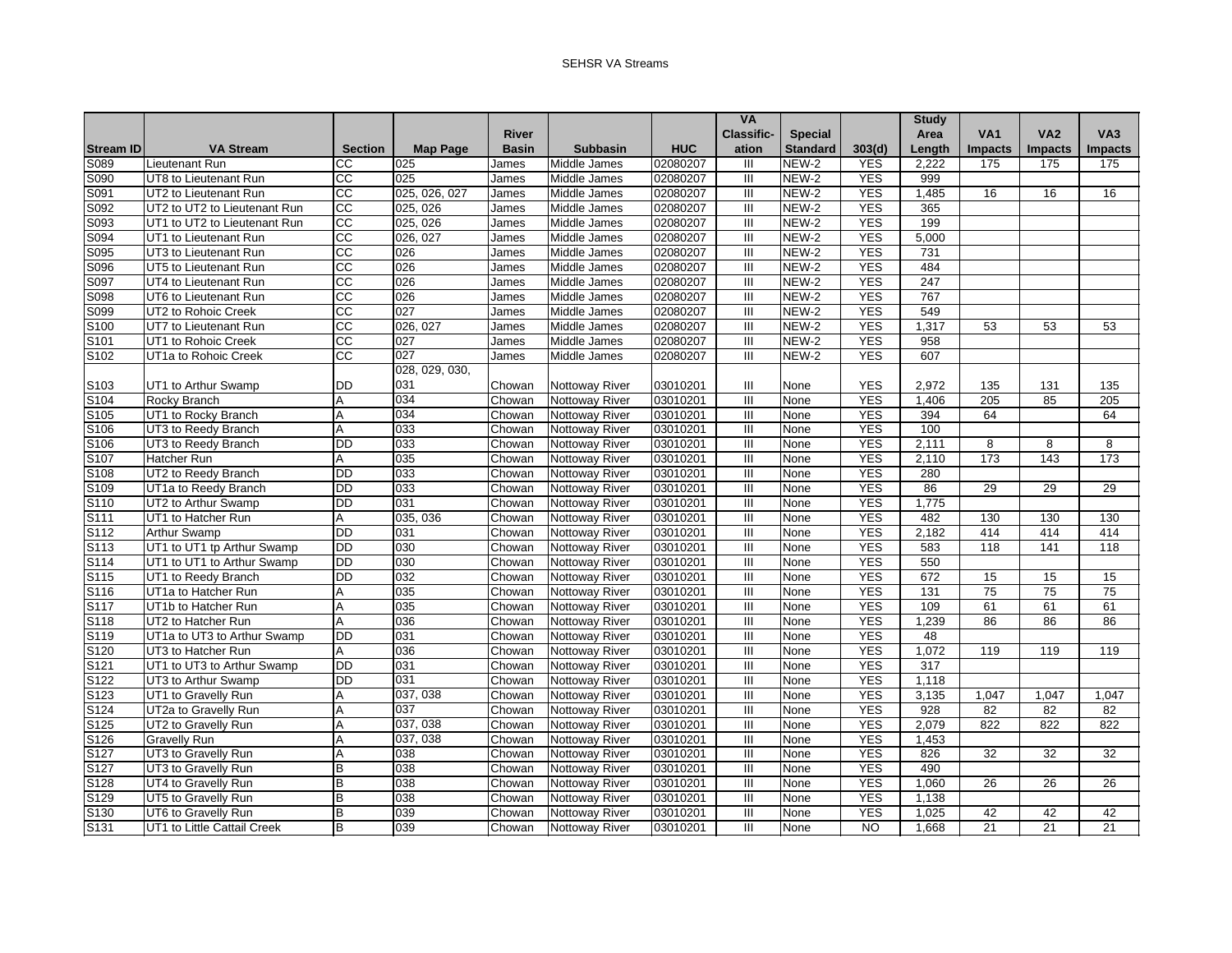|                                      |                              |                |                  |              |                       |            | <b>VA</b>         |                 |                | <b>Study</b> |                       |                 |                 |
|--------------------------------------|------------------------------|----------------|------------------|--------------|-----------------------|------------|-------------------|-----------------|----------------|--------------|-----------------------|-----------------|-----------------|
|                                      |                              |                |                  | <b>River</b> |                       |            | <b>Classific-</b> | <b>Special</b>  |                | Area         | <b>VA1</b>            | <b>VA2</b>      | VA <sub>3</sub> |
| <b>Stream ID</b>                     | <b>VA Stream</b>             | <b>Section</b> | Map Page         | <b>Basin</b> | <b>Subbasin</b>       | <b>HUC</b> | ation             | <b>Standard</b> | 303(d)         | Length       | <b>Impacts</b>        | <b>Impacts</b>  | <b>Impacts</b>  |
| $\overline{$}$ S132                  | UT2 to Little Cattail Creek  | B              | 039              | Chowan       | <b>Nottoway River</b> | 03010201   | Ш                 | None            | <b>NO</b>      | 630          | 155                   | 155             | 155             |
| S133                                 | UT2a to Little Cattail Creek | В              | 039              | Chowan       | Nottoway River        | 03010201   | Ш                 | None            | N <sub>O</sub> | 1,166        |                       |                 |                 |
| S134                                 | <b>Little Cattail Creek</b>  | B              | 039, 040         | Chowan       | Nottoway River        | 03010201   | Ш                 | None            | NO             | 1,588        | 74                    | 78              | 74              |
| S135                                 | UT3 to Little Cattail Creek  | B              | 040              | Chowan       | Nottoway River        | 03010201   | Ш                 | None            | <b>NO</b>      | 648          |                       |                 |                 |
| S136                                 | UT4 to Little Cattail Creek  | B              | 039, 040         | Chowan       | Nottoway River        | 03010201   | Ш                 | None            | <b>NO</b>      | 2,827        |                       |                 |                 |
| S137                                 | UT5 to Little Cattail Creek  | B              | 040              | Chowan       | Nottoway River        | 03010201   | Ш                 | None            | <b>NO</b>      | 181          |                       |                 |                 |
| S138                                 | UT4a to Little Cattail Creek | B              | 040              | Chowan       | Nottoway River        | 03010201   | Ш                 | None            | <b>NO</b>      | 930          |                       |                 |                 |
| S139                                 | UT6 to Little Cattail Creek  | В              | 040, 041         | Chowan       | Nottoway River        | 03010201   | Ш                 | None            | <b>NO</b>      | 3,082        | 80                    | 48              | 80              |
| S140                                 | UT8 to Little Cattail Creek  | B              | 040, 041         | Chowan       | Nottoway River        | 03010201   | Ш                 | None            | <b>NO</b>      | 123          |                       |                 |                 |
| S141<br>S142                         | UT7 to Little Cattail Creek  | B              | 040, 041         | Chowan       | Nottoway River        | 03010201   | Ш                 | None            | <b>NO</b>      | 491          |                       |                 |                 |
|                                      | UT9 to Little Cattail Creek  | B              | 040, 041         | Chowan       | Nottoway River        | 03010201   | Ш                 | None            | <b>NO</b>      | 238          | 234                   |                 | 234             |
| S143                                 | UT1 to Stony Creek           | B              | 041              | Chowan       | Nottoway River        | 03010201   | Ш                 | None            | <b>NO</b>      | 1,639        | 235                   | 53              | 235             |
| S144                                 | UT1a to Stony Creek          | B              | 041              | Chowan       | Nottoway River        | 03010201   | Ш                 | None            | <b>NO</b>      | 485          |                       |                 |                 |
| S145                                 | UT4 to Stony Creek           | B              | 042              | Chowan       | <b>Nottoway River</b> | 03010201   | Ш                 | None            | <b>NO</b>      | 900          |                       |                 |                 |
| S146                                 | UT5 to Stony Creek           | B              | 042              | Chowan       | <b>Nottoway River</b> | 03010201   | Ш                 | None            | <b>NO</b>      | 1,512        |                       |                 |                 |
| S147                                 | UT3 to Stony Creek           | B              | 042              | Chowan       | <b>Nottoway River</b> | 03010201   | Ш                 | None            | <b>NO</b>      | 1,639        |                       |                 |                 |
| S148                                 | UT2 to Stony Creek           | B              | 042              | Chowan       | <b>Nottoway River</b> | 03010201   | Ш                 | None            | <b>NO</b>      | 534          |                       |                 |                 |
| S149                                 | UT6 to Stony Creek           | B              | 042              | Chowan       | Nottoway River        | 03010201   | III               | None            | <b>NO</b>      | 550          |                       |                 |                 |
| S150                                 | <b>Stony Creek</b>           | B              | 042              | Chowan       | Nottoway River        | 03010201   | III               | None            | <b>NO</b>      | 2,292        |                       |                 |                 |
| S <sub>151</sub><br>S <sub>152</sub> | UT6a to Stony Creek          | B              | 042              | Chowan       | Nottoway River        | 03010201   | III               | None            | <b>NO</b>      | 273          |                       |                 |                 |
|                                      | UT7 to Stony Creek           | B              | 042, 043         | Chowan       | Nottoway River        | 03010201   | III               | None            | <b>NO</b>      | 1,257        | 39                    | 33              | 39              |
| S153                                 | UT6b to Stony Creek          | B              | 042              | Chowan       | Nottoway River        | 03010201   | III               | None            | <b>NO</b>      | 62           |                       |                 |                 |
| S154                                 | UT8 to Stony Creek           | B              | 043              | Chowan       | Nottoway River        | 03010201   | Ш                 | None            | <b>NO</b>      | 548          | 15                    | 17              | 15              |
| S155                                 | UT9 to Stony Creek           | B              | 043              | Chowan       | Nottoway River        | 03010201   | Ш                 | None            | N <sub>O</sub> | 557          | $\overline{17}$       | $\overline{22}$ | 17              |
| S156                                 | UT10 to Stony Creek          | B              | 043              | Chowan       | Nottoway River        | 03010201   | Ш                 | None            | N <sub>O</sub> | 419          |                       |                 |                 |
| S157                                 | UT11 to Stony Creek          | B              | 043, 044         | Chowan       | Nottoway River        | 03010201   | Ш                 | None            | <b>NO</b>      | 405          |                       |                 |                 |
| S157a                                | UT11B to Stony Creek         | Ć              | 043, 044         | Chowan       | Nottoway River        | 03010201   | Ш                 | None            | N <sub>O</sub> | 405          |                       |                 |                 |
| S158                                 | UT11A to Stony Creek         | Ć              | 044              | Chowan       | <b>Nottoway River</b> | 03010201   | Ш                 | None            | <b>NO</b>      | 445          |                       |                 |                 |
| S159                                 | UT12 to Stony Creek          | С              | 044              | Chowan       | Nottoway River        | 03010201   | Ш                 | None            | $\overline{3}$ | 323          | $\overline{2}$        | 2               | 2               |
| S160                                 | UT2 to Snap Lodge Branch     | C              | 045              | Chowan       | Nottoway River        | 03010201   | Ш                 | None            | $\overline{3}$ | 623          |                       |                 |                 |
| S161                                 | UT1 to Snap Lodge Branch     | C              | 045              | Chowan       | Nottoway River        | 03010201   | Ш                 | None            | <b>NO</b>      | 644          |                       |                 |                 |
| S162                                 | Snap Lodge Branch            | C              | 046              | Chowan       | Nottoway River        | 03010201   | Ш                 | None            | <b>NO</b>      | 1.100        | 59                    | 59              | 59              |
| S163                                 | UT3 to Snap Lodge Branch     | Ć              | 046              | Chowan       | Nottoway River        | 03010201   | Ш                 | None            | <b>NO</b>      | 266          |                       |                 |                 |
| S164                                 | UT2 to Sappony Creek         | Ć              | 047              | Chowan       | Nottoway River        | 03010201   | III               | None            | <b>YES</b>     | 2,212        | 211                   | 211             | 211             |
| S165                                 | UT1 to Sappony Creek         | C              | 046, 047         | Chowan       | Nottoway River        | 03010201   | Ш                 | None            | <b>YES</b>     | 801          | 683                   | 683             | 683             |
| S166                                 | UT3 to Sappony Creek         | C              | $\overline{047}$ | Chowan       | <b>Nottoway River</b> | 03010201   | III               | None            | <b>YES</b>     | 818          | 80                    | 80              | 80              |
| S167                                 | UT4 to Sappony Creek         | C              | 046, 047         | Chowan       | Nottoway River        | 03010201   | Ш                 | None            | <b>YES</b>     | 588          |                       |                 |                 |
| S168                                 | UT5 to Sappony Creek         | $\overline{C}$ | 047              | Chowan       | Nottoway River        | 03010201   | III               | None            | <b>YES</b>     | 2,156        | $\overline{203}$      | 203             | 203             |
| S169                                 | UT4a to Sappony Creek        | C              | 047              | Chowan       | Nottoway River        | 03010201   | Ш                 | None            | <b>YES</b>     | 742          |                       |                 |                 |
| S170                                 | UT6 to Sappony Creek         | С              | 047, 048         | Chowan       | Nottoway River        | 03010201   | Ш                 | None            | <b>YES</b>     | 691          |                       |                 |                 |
| S171                                 | UT7 to Sappony Creek         | С              | 047, 048         | Chowan       | <b>Nottoway River</b> | 03010201   | III               | None            | <b>YES</b>     | 655          | 73                    | 73              | 73              |
| S172                                 | Sappony Creek                | Ć              | 047, 048         | Chowan       | Nottoway River        | 03010201   | III               | None            | <b>YES</b>     | 2.763        | 267                   | 267             | 267             |
| S173<br>S174                         | UT8a to Sappony Creek        | С              | 047, 048         | Chowan       | Nottoway River        | 03010201   | Ш                 | None            | <b>YES</b>     | 71<br>543    | $\overline{71}$<br>12 | 71              | 71              |
|                                      | UT8 to Sappony Creek         | С              | 047, 048         | Chowan       | Nottoway River        | 03010201   | Ш                 | None            | <b>YES</b>     |              |                       | $\overline{12}$ | 12              |
| S175                                 | UT9 to Sappony Creek         | Ć              | 048              | Chowan       | Nottoway River        | 03010201   | Ш                 | None            | <b>YES</b>     | 1,158        | 165                   | 165             | 165             |
| S176                                 | UT10 to Sappony Creek        | Ć              | 048              | Chowan       | Nottoway River        | 03010201   | Ш                 | None            | <b>YES</b>     | 1,262        | 88                    | 88              | 88              |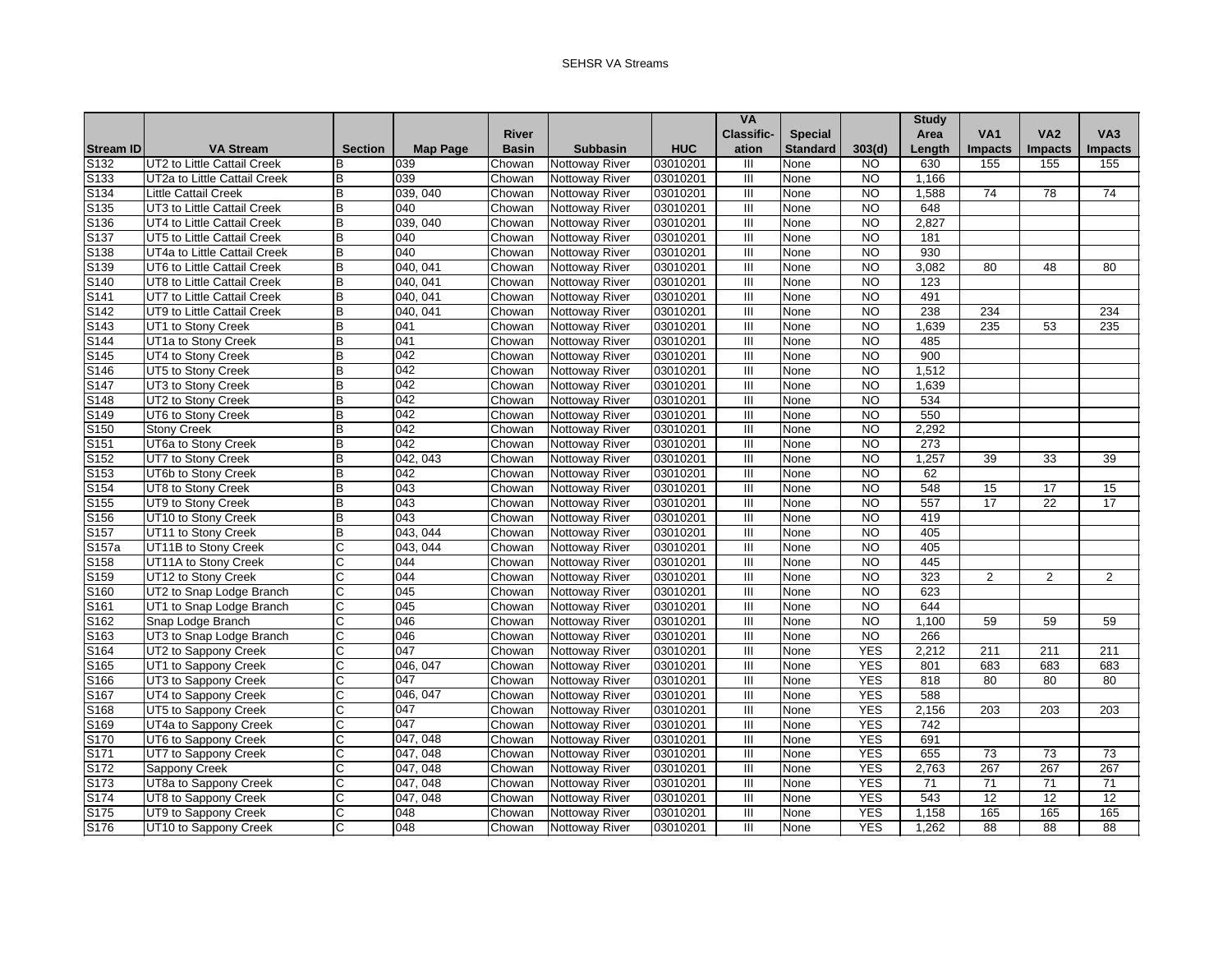|                                      |                          |                |                |              |                       |            | <b>VA</b>         |                 |                | <b>Study</b> |                 |                |                 |
|--------------------------------------|--------------------------|----------------|----------------|--------------|-----------------------|------------|-------------------|-----------------|----------------|--------------|-----------------|----------------|-----------------|
|                                      |                          |                |                | <b>River</b> |                       |            | <b>Classific-</b> | <b>Special</b>  |                | Area         | VA <sub>1</sub> | <b>VA2</b>     | VA <sub>3</sub> |
| Stream ID                            | <b>VA Stream</b>         | <b>Section</b> | Map Page       | <b>Basin</b> | <b>Subbasin</b>       | <b>HUC</b> | ation             | <b>Standard</b> | 303(d)         | Length       | <b>Impacts</b>  | <b>Impacts</b> | <b>Impacts</b>  |
| S177                                 | UT11 to Sappony Creek    | C              | 048            | Chowan       | Nottoway River        | 03010201   | Ш                 | None            | <b>YES</b>     | 563          | 177             | 177            | 177             |
| S178                                 | <b>Buckskin Creek</b>    | С              | 049, 050       | Chowan       | Nottoway River        | 03010201   | Ш                 | None            | <b>YES</b>     | 2,086        | 200             | 200            | 200             |
| S179                                 | UT1 to Buckskin Creek    | C              | 050            | Chowan       | Nottoway River        | 03010201   | Ш                 | None            | <b>YES</b>     | 2,339        | 163             | 163            | 163             |
| S180                                 | UT2 to Buckskin Creek    | С              | 050            | Chowan       | Nottoway River        | 03010201   | Ш                 | None            | <b>YES</b>     | 491          |                 |                |                 |
| S181                                 | UT1 to Great Creek       | С              | 050, 051       | Chowan       | Nottoway River        | 03010201   | Ш                 | None            | <b>NO</b>      | 1,480        | 227             | 227            | 227             |
| S182                                 | UT2 to Great Creek       | С              | 051            | Chowan       | Nottoway River        | 03010201   | Ш                 | None            | <b>NO</b>      | 1,805        | 843             | 843            | 843             |
| S183                                 | UT3 to Great Creek       | С              | 051            | Chowan       | Nottoway River        | 03010201   | Ш                 | None            | <b>NO</b>      | 1,026        | 212             | 212            | 212             |
| S184                                 | UT4a to Great Creek      | С              | 051            | Chowan       | <b>Nottoway River</b> | 03010201   | Ш                 | None            | <b>NO</b>      | 671          |                 |                |                 |
| S185                                 | UT4 to Great Creek       | C              | 051, 052       | Chowan       | Nottoway River        | 03010201   | Ш                 | None            | N <sub>O</sub> | 1,558        | 189             | 189            | 189             |
| S186                                 | <b>Great Creek</b>       | С              | 052            | Chowan       | Nottoway River        | 03010201   | Ш                 | None            | <b>NO</b>      | 2,971        | 43              | 43             | 43              |
| S187                                 | UT5 to Great Creek       | С              | 052            | Chowan       | <b>Nottoway River</b> | 03010201   | Ш                 | None            | <b>NO</b>      | 610          | 34              | 34             | 34              |
| S188                                 | UT6 to Great Creek       | С              | 052            | Chowan       | Nottoway River        | 03010201   | Ш                 | None            | <b>NO</b>      | 1,234        | 23              | 23             | 23              |
| S189                                 | Nottoway River           | Ć              | 053            | Chowan       | Nottoway River        | 03010201   | III               | None            | N <sub>O</sub> | 3,455        |                 |                |                 |
| S <sub>190</sub><br>S <sub>191</sub> | UT1 to Nottoway River    | С              | 053            | Chowan       | Nottoway River        | 03010201   | Ш                 | None            | <b>NO</b>      | 933          |                 |                |                 |
|                                      | UT2 to Nottoway River    | D              | 053, 054, 055  | Chowan       | Nottoway River        | 03010201   | Ш                 | None            | N <sub>O</sub> | 5,127        |                 | 750            |                 |
|                                      | UT2a to Nottoway River   | D              | 054            | Chowan       | <b>Nottoway River</b> | 03010201   | Ш                 | None            | N <sub>O</sub> | 141          |                 |                |                 |
| S192<br>S193                         | UT4 to Nottoway River    | D              | 054, 055       | Chowan       | Nottoway River        | 03010201   | Ш                 | None            | N <sub>O</sub> | 864          | 635             |                | 635             |
| S194                                 | UT3 to Nottoway River    | D              | 054, 055       | Chowan       | <b>Nottoway River</b> | 03010201   | Ш                 | None            | <b>NO</b>      | 144          | 40              |                | 40              |
| S195                                 | UT1 to Great Branch (#2) | D              | 055, 056       | Chowan       | Nottoway River        | 03010201   | Ш                 | None            | <b>NO</b>      | 3,483        |                 | 30             |                 |
| S196                                 | UT3 to Great Branch (#2) | D              | 055            | Chowan       | <b>Nottoway River</b> | 03010201   | III               | None            | <b>NO</b>      | 1,431        | 152             |                | 152             |
| S197                                 | UT6 to Great Branch (#2) | D              | 056            | Chowan       | Nottoway River        | 03010201   | III               | None            | <b>NO</b>      | 318          |                 |                |                 |
| S198                                 | UT7 to Great Branch (#2) | D              | 056            | Chowan       | <b>Nottoway River</b> | 03010201   | III               | None            | <b>NO</b>      | 919          |                 |                |                 |
| S199                                 | UT9 to Great Branch (#2) | D              | 056            | Chowan       | Nottoway River        | 03010201   | III               | None            | <b>NO</b>      | 600          |                 |                |                 |
| S200                                 | Great Branch (#2)        | D              | 056, 057, 058  | Chowan       | Nottoway River        | 03010201   | III               | None            | N <sub>O</sub> | 7,240        |                 |                |                 |
| S201                                 | UT8 to Great Branch (#2) | D              | 056            | Chowan       | Nottoway River        | 03010201   | III               | None            | <b>NO</b>      | 763          |                 |                |                 |
| S202                                 | UT5 to Great Branch (#2) | D              | 056            | Chowan       | Nottoway River        | 03010201   | III               | None            | <b>NO</b>      | 2,051        |                 |                |                 |
| S203                                 | UT4 to Great Branch (#2) | D              | 055            | Chowan       | Nottoway River        | 03010201   | III               | None            | <b>NO</b>      | 294          |                 |                |                 |
|                                      |                          |                | 055, 056, 057, |              |                       |            |                   |                 |                |              |                 |                |                 |
| S204                                 | Waqua Creek              | D              | 058, 059, 060  | Chowan       | <b>Nottoway River</b> | 03010201   | Ш                 | None            | <b>NO</b>      | 17,529       |                 |                |                 |
| S205                                 | UT1 to Waqua Creek       | D              | 058            | Chowan       | Nottoway River        | 03010201   | III               | None            | <b>NO</b>      | 1,361        |                 |                |                 |
| S206                                 | UT6 to Waqua Creek       | D              | 058, 059, 060  | Chowan       | Nottoway River        | 03010201   | Ш                 | None            | N <sub>O</sub> | 1,995        |                 | 443            |                 |
| S207                                 | UT27 to Waqua Creek      | D              | 057            | Chowan       | Nottoway River        | 03010201   | Ш                 | None            | N <sub>O</sub> | 2,978        |                 |                |                 |
| S208                                 | UT28 to Waqua Creek      | D              | 057            | Chowan       | Nottoway River        | 03010201   | Ш                 | None            | <b>NO</b>      | 661          |                 |                |                 |
|                                      |                          |                | 057, 058, 059, |              |                       |            |                   |                 |                |              |                 |                |                 |
| S209                                 | UT2 to Waqua Creek       | D              | 060            | Chowan       | Nottoway River        | 03010201   | Ш                 | None            | <b>NO</b>      | 3,126        |                 |                |                 |
| S210                                 | UT4 to Waqua Creek       | D              | 058, 059, 060  | Chowan       | Nottoway River        | 03010201   | III               | None            | <b>NO</b>      | 4,707        |                 |                |                 |
| S211                                 | UT5 to Waqua Creek       | D              | 058, 059, 060  | Chowan       | Nottoway River        | 03010201   | Ш                 | None            | <b>NO</b>      | 395          |                 |                |                 |
| S212                                 | UT3 to Waqua Creek       | D              | 060            | Chowan       | Nottoway River        | 03010201   | Ш                 | None            | N <sub>O</sub> | 340          |                 |                |                 |
| S213                                 | UT7 to Waqua Creek       | D              | 059,060        | Chowan       | Nottoway River        | 03010201   | III               | None            | <b>NO</b>      | 3,297        |                 |                |                 |
|                                      |                          |                | 059, 060, 061, |              |                       |            |                   |                 |                |              |                 |                |                 |
| S214                                 | UT12 to Waqua Creek      | D              | 062            | Chowan       | Nottoway River        | 03010201   | Ш                 | None            | <b>NO</b>      | 7,900        |                 | 714            |                 |
| S215                                 | UT10 to Waqua Creek      | D              | 059,060        | Chowan       | Nottoway River        | 03010201   | III               | None            | <b>NO</b>      | 3,566        |                 |                |                 |
| S216                                 | UT8 to Waqua Creek       | D              | 060            | Chowan       | <b>Nottoway River</b> | 03010201   | Ш                 | None            | $\overline{N}$ | 506          |                 |                |                 |
| S217                                 | UT11 to Waqua Creek      | D              | 059, 061       | Chowan       | <b>Nottoway River</b> | 03010201   | III               | None            | N <sub>O</sub> | 1,820        |                 |                |                 |
| S218                                 | UT13 to Waqua Creek      | D              | 059, 061       | Chowan       | <b>Nottoway River</b> | 03010201   | Ш                 | None            | N <sub>O</sub> | 912          |                 |                |                 |
| S219                                 | UT14 to Waqua Creek      | D              | 060, 061       | Chowan       | Nottoway River        | 03010201   | Ш                 | None            | <b>NO</b>      | 2,808        | 66              | 67             | 66              |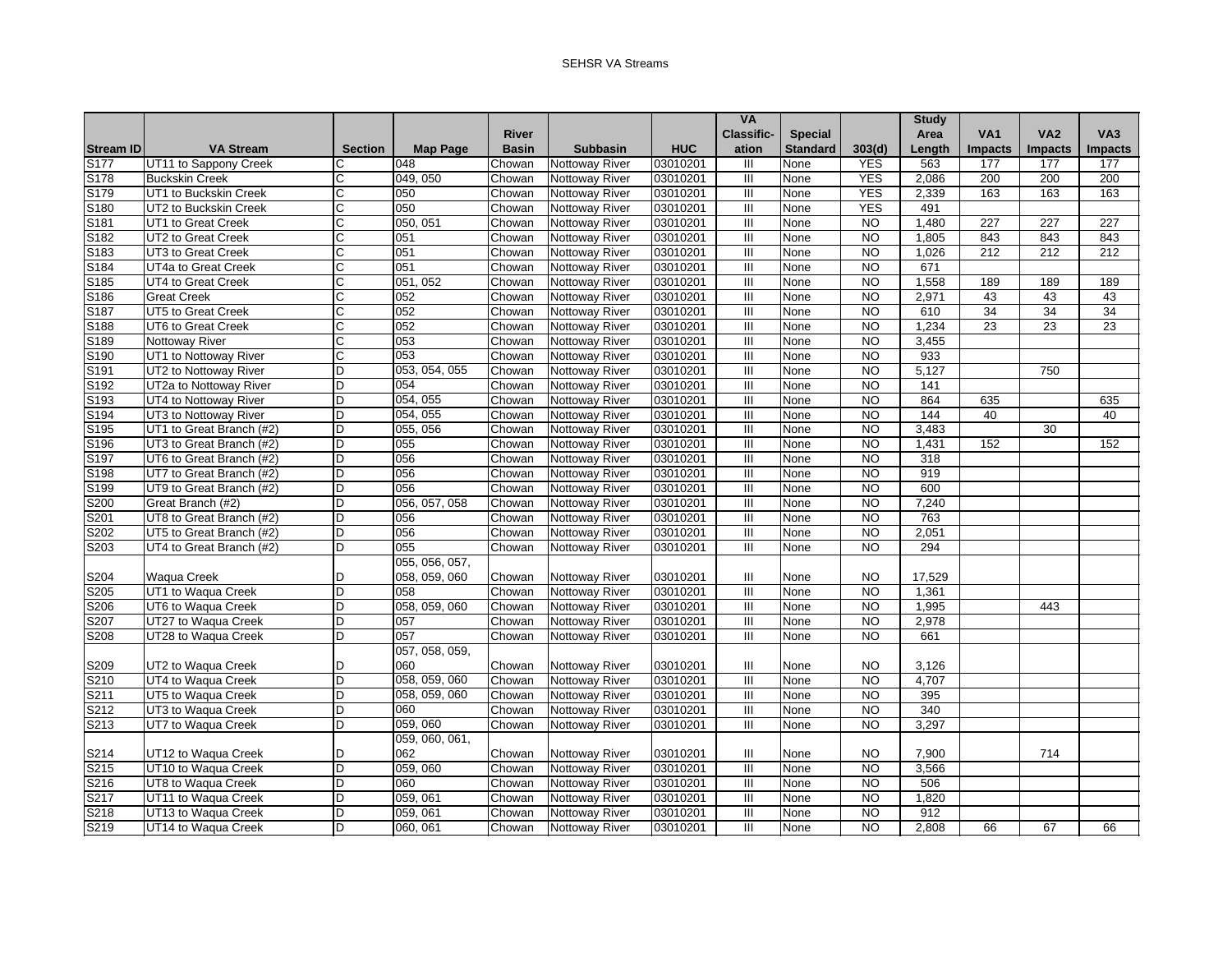|                  |                          |                |                 |              |                       |            | <b>VA</b>                 |                 |                | <b>Study</b>     |                |                |                 |
|------------------|--------------------------|----------------|-----------------|--------------|-----------------------|------------|---------------------------|-----------------|----------------|------------------|----------------|----------------|-----------------|
|                  |                          |                |                 | <b>River</b> |                       |            | <b>Classific-</b>         | <b>Special</b>  |                | Area             | <b>VA1</b>     | <b>VA2</b>     | VA <sub>3</sub> |
| <b>Stream ID</b> | <b>VA Stream</b>         | <b>Section</b> | <b>Map Page</b> | <b>Basin</b> | <b>Subbasin</b>       | <b>HUC</b> | ation                     | <b>Standard</b> | 303(d)         | Length           | <b>Impacts</b> | <b>Impacts</b> | <b>Impacts</b>  |
| S220             | UT1 to Jack Rock Branch  | D              | 060             | Chowan       | <b>Nottoway River</b> | 03010201   | Ш                         | None            | <b>NO</b>      | 165              |                |                |                 |
| S221             | UT17 to Waqua Creek      | D              | 061             | Chowan       | Nottoway River        | 03010201   | III                       | None            | <b>NO</b>      | 3,279            | 114            | 124            | 114             |
| S222             | UT15 to Waqua Creek      | D              | 061             | Chowan       | <b>Nottoway River</b> | 03010201   | III                       | None            | <b>NO</b>      | 335              |                |                |                 |
| S223             | UT16 to Waqua Creek      | D              | 061             | Chowan       | <b>Nottoway River</b> | 03010201   | Ш                         | None            | N <sub>O</sub> | 530              |                |                |                 |
| S224             | UT19 to Waqua Creek      | D              | 061, 062        | Chowan       | Nottoway River        | 03010201   | $\overline{\mathsf{III}}$ | None            | $\overline{N}$ | 2,484            | 90             | 62             | 90              |
| S <sub>225</sub> | UT18 to Waqua Creek      | D              | 061             | Chowan       | Nottoway River        | 03010201   | III                       | None            | <b>NO</b>      | 1,851            | 100            |                | 100             |
| S226             | UT20 to Waqua Creek      | D              | 061             | Chowan       | Nottoway River        | 03010201   | III                       | None            | <b>NO</b>      | 830              | 108            |                | 108             |
| S227             | UT12b to Waqua Creek     | D              | 061, 062        | Chowan       | Nottoway River        | 03010201   | Ш                         | None            | N <sub>O</sub> | 2,597            |                | 197            |                 |
| S228             | UT21 to Waqua Creek      | D              | 061             | Chowan       | Nottoway River        | 03010201   | III                       | None            | <b>NO</b>      | 1.969            | 172            |                | 172             |
| S229             | UT24 to Waqua Creek      | D              | 061, 062        | Chowan       | Nottoway River        | 03010201   | Ш                         | None            | <b>NO</b>      | 1,144            |                | 188            |                 |
| S230             | UT22 to Waqua Creek      | D              | 061             | Chowan       | <b>Nottoway River</b> | 03010201   | Ш                         | None            | <b>NO</b>      | 1,372            | 186            |                | 186             |
| S231             | UT23 to Waqua Creek      | D              | 061, 062        | Chowan       | <b>Nottoway River</b> | 03010201   | Ш                         | None            | <b>NO</b>      | 1,110            | 167            |                | 167             |
| S232             | UT12c to Waqua Creek     | D              | 061, 062        | Chowan       | Nottoway River        | 03010201   | Ш                         | None            | N <sub>O</sub> | 1,765            | 219            |                | 219             |
| S233             | UT2a to Sturgeon Creek   | D              | 062, 063        | Chowan       | Nottoway River        | 03010201   | Ш                         | None            | <b>NO</b>      | 1,289            |                |                |                 |
| S233             | UT2a to Sturgeon Creek   | Ē              | 062, 063        | Chowan       | Nottoway River        | 03010201   | III                       | None            | N <sub>O</sub> | 1,529            | 238            | 238            | 238             |
| S234             | UT1 to Sturgeon Creek    | D              | 062             | Chowan       | Nottoway River        | 03010201   | Ш                         | None            | N <sub>O</sub> | 313              |                |                |                 |
| S235             | UT1a to Sturgeon Creek   | D              | 062             | Chowan       | Nottoway River        | 03010201   | Ш                         | None            | N <sub>O</sub> | 159              |                |                |                 |
| S236             | UT2 to Sturgeon Creek    | F              | 063             | Chowan       | Nottoway River        | 03010201   | III                       | None            | <b>NO</b>      | 1,412            | 62             | 113            | 62              |
| S237             | UT3 to Sturgeon Creek    | E              | 063             | Chowan       | Nottoway River        | 03010201   | III                       | None            | <b>NO</b>      | 120              |                |                |                 |
| S238             | <b>Sturgeon Creek</b>    | F              | 063.064         | Chowan       | <b>Nottoway River</b> | 03010201   | III                       | None            | <b>NO</b>      | 2,022            |                | 218            |                 |
|                  |                          |                | 063, 064, 065,  |              |                       |            |                           |                 |                |                  |                |                |                 |
| S239<br>S240     | UT4 to Sturgeon Creek    | E              | 066             | Chowan       | <b>Nottoway River</b> | 03010201   | Ш                         | None            | <b>NO</b>      | 9.022            | 324            | 324            | 324             |
|                  | UT5 to Sturgeon Creek    | E              | 064             | Chowan       | <b>Nottoway River</b> | 03010201   | III                       | None            | <b>NO</b>      | 708              |                |                |                 |
| S241             | UT4a to Sturgeon Creek   | E              | 065             | Chowan       | <b>Nottoway River</b> | 03010201   | Ш                         | None            | <b>NO</b>      | $\overline{217}$ |                |                |                 |
| S242             | UT1 to Gum Branch        | Ē              | 066             | Chowan       | <b>Meherrin River</b> | 03010204   | $\overline{\mathsf{III}}$ | None            | $\overline{N}$ | 409              | 299            | 299            | 299             |
| S243             | <b>Gum Branch</b>        | E              | 066             | Chowan       | <b>Meherrin River</b> | 03010204   | $\overline{\mathsf{III}}$ | None            | N <sub>O</sub> | 1,087            | 102            | 102            | 102             |
| S244             | UT4 to Roses Creek       |                | 067, 068        | Chowan       | <b>Meherrin River</b> | 03010204   | Ш                         | None            | <b>YES</b>     | 2,056            |                |                |                 |
| S245             | <b>Roses Creek</b>       |                | 067,068         | Chowan       | <b>Meherrin River</b> | 03010204   | Ш                         | None            | <b>YES</b>     | 2,639            | 661            | 661            | 661             |
| S246             | UT1 to Roses Creek       |                | 067             | Chowan       | <b>Meherrin River</b> | 03010204   | Ш                         | None            | <b>YES</b>     | 661              |                |                |                 |
| S247             | UT2 to Roses Creek       |                | 067,068         | Chowan       | <b>Meherrin River</b> | 03010204   | III                       | None            | <b>YES</b>     | 145              | 145            | 145            | 145             |
| S248             | UT4a to Roses Creek      |                | 067,068         | Chowan       | <b>Meherrin River</b> | 03010204   | Ш                         | None            | <b>YES</b>     | 290              |                |                |                 |
| S249             | UT3 to Roses Creek       |                | 068             | Chowan       | <b>Meherrin River</b> | 03010204   | III                       | None            | <b>YES</b>     | 2,405            | 65             | 65             | 65              |
| S250             | UT5 to Roses Creek       |                | 068             | Chowan       | <b>Meherrin River</b> | 03010204   | Ш                         | None            | <b>YES</b>     | 854              | 114            | 114            | 114             |
| S <sub>251</sub> | UT1 to Great Creek (#2)  |                | 069             | Chowan       | <b>Meherrin River</b> | 03010204   | III                       | <b>PWS</b>      | <b>YES</b>     | 1,537            |                |                |                 |
| S252             | Great Creek (#2)         |                | 069             | Chowan       | <b>Meherrin River</b> | 03010204   | Ш                         | <b>PWS</b>      | <b>YES</b>     | 2,282            |                |                |                 |
| S253             | UT3 to Great Creek (#2)  |                | 069, 070        | Chowan       | <b>Meherrin River</b> | 03010204   | Ш                         | <b>PWS</b>      | <b>YES</b>     | 748              |                |                |                 |
| S254             | UT2 to Great Creek (#2)  |                | 069             | Chowan       | <b>Meherrin River</b> | 03010204   | Ш                         | <b>PWS</b>      | <b>YES</b>     | 813              |                |                |                 |
| S255             | UT6 to Great Creek (#2)  |                | 070             | Chowan       | <b>Meherrin River</b> | 03010204   | III                       | <b>PWS</b>      | <b>YES</b>     | 49               |                |                |                 |
| S256             | UT5 to Great Creek (#2)  |                | 070             | Chowan       | <b>Meherrin River</b> | 03010204   | III                       | <b>PWS</b>      | <b>YES</b>     | 70               |                |                |                 |
| S257             | UT4 to Great Creek (#2)  |                | 070             | Chowan       | <b>Meherrin River</b> | 03010204   | III                       | <b>PWS</b>      | <b>YES</b>     | 19               |                |                |                 |
| S258             | UT7 to Great Creek (#2)  |                | 070             | Chowan       | <b>Meherrin River</b> | 03010204   | III                       | <b>PWS</b>      | <b>YES</b>     | 578              | 16             | 16             | 16              |
| S259             | UT8 to Great Creek (#2)  |                | 070, 071        | Chowan       | <b>Meherrin River</b> | 03010204   | III                       | <b>PWS</b>      | <b>YES</b>     | 1.542            | 115            | 115            | 115             |
| S259a            | UT8a to Great Creek (#2) |                | 070, 071        | Chowan       | <b>Meherrin River</b> | 03010204   | III                       | <b>PWS</b>      | <b>YES</b>     | 266              |                |                |                 |
| S260             | UT9 to Great Creek (#2)  |                | 071             | Chowan       | <b>Meherrin River</b> | 03010204   | III                       | <b>PWS</b>      | <b>YES</b>     | 328              | 69             | 69             | 69              |
| S261             | UT10 to Great Creek (#2) | G              | 071             | Chowan       | <b>Meherrin River</b> | 03010204   | III                       | <b>PWS</b>      | <b>YES</b>     | 285              | 41             | 41             | 38              |
| S262             | UT11 to Great Creek (#2) | G              | 071             | Chowan       | <b>Meherrin River</b> | 03010204   | Ш                         | <b>PWS</b>      | <b>YES</b>     | 597              |                |                |                 |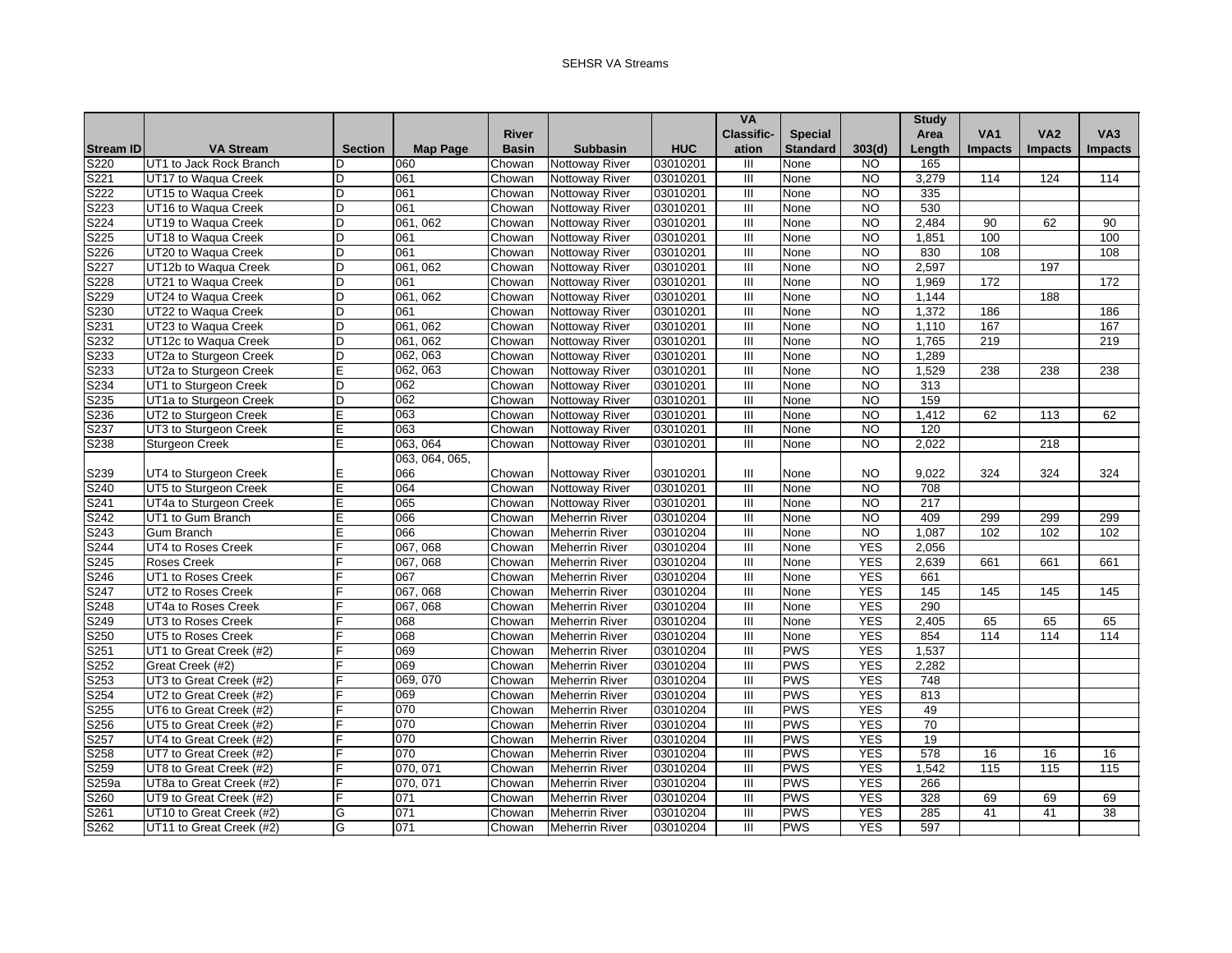|                          |                            |                |          |              |                       |            | <b>VA</b>                 |                 |                | <b>Study</b>    |                |                |                 |
|--------------------------|----------------------------|----------------|----------|--------------|-----------------------|------------|---------------------------|-----------------|----------------|-----------------|----------------|----------------|-----------------|
|                          |                            |                |          | <b>River</b> |                       |            | <b>Classific-</b>         | <b>Special</b>  |                | Area            | <b>VA1</b>     | <b>VA2</b>     | VA <sub>3</sub> |
| Stream ID                | <b>VA Stream</b>           | <b>Section</b> | Map Page | <b>Basin</b> | <b>Subbasin</b>       | <b>HUC</b> | ation                     | <b>Standard</b> | 303(d)         | Length          | <b>Impacts</b> | <b>Impacts</b> | <b>Impacts</b>  |
| S263                     | UT11a to Great Creek (#2)  | G              | 071      | Chowan       | <b>Meherrin River</b> | 03010204   | Ш                         | <b>PWS</b>      | <b>YES</b>     | 45              | 10             |                |                 |
| $\overline{\text{S}264}$ | UT12 to Great Creek (#2)   | G              | 071      | Chowan       | <b>Meherrin River</b> | 03010204   | Ш                         | <b>PWS</b>      | <b>YES</b>     | 271             |                |                |                 |
| S <sub>265</sub>         | <b>Briery Branch</b>       | G              | 072, 073 | Chowan       | <b>Meherrin River</b> | 03010204   | III                       | None            | <b>YES</b>     | 6,856           | 369            | 408            | 318             |
| S266                     | UT1 to Briery Branch       | G              | 072      | Chowan       | <b>Meherrin River</b> | 03010204   | Ш                         | None            | <b>YES</b>     | 180             |                |                |                 |
| S267                     | UT4 to Briery Branch       | G              | 072, 073 | Chowan       | <b>Meherrin River</b> | 03010204   | III                       | None            | <b>YES</b>     | 1,018           |                |                |                 |
| S268                     | UT2 to Briery Branch       | G              | 072, 073 | Chowan       | <b>Meherrin River</b> | 03010204   | III                       | None            | <b>YES</b>     | 165             |                |                |                 |
| S269                     | UT5 to Briery Branch       | G              | 072, 073 | Chowan       | <b>Meherrin River</b> | 03010204   | III                       | None            | <b>YES</b>     | 3,025           |                |                |                 |
| S270                     | UT3 to Briery Branch       | G              | 072, 073 | Chowan       | <b>Meherrin River</b> | 03010204   | III                       | None            | <b>YES</b>     | 431             |                | 57             | 145             |
| S271                     | UT6 to Briery Branch       | G              | 072, 073 | Chowan       | <b>Meherrin River</b> | 03010204   | III                       | None            | <b>YES</b>     | 902             |                |                |                 |
| S272                     | UT7 to Briery Branch       | G              | 073      | Chowan       | <b>Meherrin River</b> | 03010204   | Ш                         | None            | <b>YES</b>     | 1,306           |                |                |                 |
| S273                     | UT9 to Briery Branch       | G              | 073      | Chowan       | <b>Meherrin River</b> | 03010204   | $\overline{\mathsf{III}}$ | None            | <b>YES</b>     | 687             | 43             | 82             |                 |
| S274                     | UT8 to Briery Branch       | G              | 073      | Chowan       | <b>Meherrin River</b> | 03010204   | Ш                         | None            | <b>YES</b>     | 359             |                |                |                 |
| S275                     | UT10 to Briery Branch      | G              | 073      | Chowan       | <b>Meherrin River</b> | 03010204   | Ш                         | None            | <b>YES</b>     | 634             |                |                |                 |
| S276                     | UT1 to Meherrin River      | G              | 073, 074 | Chowan       | <b>Meherrin River</b> | 03010204   | Ш                         | None            | <b>NO</b>      | 1,645           | 191            | 174            |                 |
| S277                     | UT2 to Meherrin River      | G              | 074      | Chowan       | <b>Meherrin River</b> | 03010204   | III                       | None            | <b>NO</b>      | 1,744           |                | 154            |                 |
| S278                     | <b>Shining Creek</b>       | G              | 075      | Chowan       | <b>Meherrin River</b> | 03010204   | III                       | None            | <b>NO</b>      | 737             |                |                |                 |
| S279                     | <b>Meherrin River</b>      | G              | 074, 075 | Chowan       | <b>Meherrin River</b> | 03010204   | III                       | None            | <b>NO</b>      | 554             |                |                |                 |
| S279                     | <b>Meherrin River</b>      | н              | 074, 075 | Chowan       | <b>Meherrin River</b> | 03010204   | III                       | None            | <b>NO</b>      | 454             |                |                |                 |
| S280                     | UT3 to Meherrin River      | H              | 075      | Chowan       | <b>Meherrin River</b> | 03010204   | III                       | None            | <b>NO</b>      | 950             | 452            | 452            | 452             |
| S281                     | UT4 to Meherrin River      | H              | 075      | Chowan       | <b>Meherrin River</b> | 03010204   | Ш                         | None            | <b>NO</b>      | 100             |                |                |                 |
| S282                     | UT5 to Meherrin River      | H              | 075      | Chowan       | <b>Meherrin River</b> | 03010204   | III                       | None            | <b>NO</b>      | 134             | 127            | 127            | 127             |
| S283                     | UT6 to Meherrin River      | н              | 075, 076 | Chowan       | <b>Meherrin River</b> | 03010204   | III                       | None            | <b>NO</b>      | 285             |                |                |                 |
| S284                     | UT10 to Meherrin River     | н              | 076      | Chowan       | <b>Meherrin River</b> | 03010204   | III                       | None            | <b>NO</b>      | 281             |                |                |                 |
| S285                     | UT7 to Meherrin River      | H              | 076      | Chowan       | <b>Meherrin River</b> | 03010204   | III                       | None            | <b>NO</b>      | 684             | 73             | 132            | 73              |
| S286                     | UT9 to Meherrin River      | Η              | 076      | Chowan       | <b>Meherrin River</b> | 03010204   | III                       | None            | <b>NO</b>      | 2,113           | 432            |                | 432             |
| S287                     | UT8 to Meherrin River      | H              | 076      | Chowan       | <b>Meherrin River</b> | 03010204   | $\overline{\mathsf{III}}$ | None            | $\overline{N}$ | 894             |                | 387            |                 |
| S287a                    | UT1a to Taylors Creek      | H              | 077      | Chowan       | <b>Meherrin River</b> | 03010204   | III                       | None            | <b>NO</b>      | 278             |                |                |                 |
| S288                     | UT11 to Meherrin River     | H              | 078, 079 | Chowan       | <b>Meherrin River</b> | 03010204   | III                       | None            | <b>NO</b>      | 770             |                |                |                 |
| S289                     | UT1 to Taylor's Creek      | н              | 079      | Chowan       | <b>Meherrin River</b> | 03010204   | III                       | None            | <b>NO</b>      | 1,091           | 297            | 293            | 297             |
| S290                     | UT2 to Taylor's Creek      | H              | 079      | Chowan       | <b>Meherrin River</b> | 03010204   | III                       | None            | $\overline{N}$ | 1,201           | 414            | 421            | 414             |
| S291                     | <b>Taylor's Creek</b>      | H              | 079      | Chowan       | <b>Meherrin River</b> | 03010204   | Ш                         | None            | <b>NO</b>      | 1,062           |                |                |                 |
| S292                     | UT3 to Taylor's Creek      | H              | 079,080  | Chowan       | <b>Meherrin River</b> | 03010204   | III                       | None            | <b>NO</b>      | 2,075           |                |                |                 |
| S293                     | UT4 to Taylor's Creek      | Н              | 080      | Chowan       | <b>Meherrin River</b> | 03010204   | Ш                         | None            | <b>NO</b>      | 631             | 210            | 209            | 210             |
| S294                     | UT5 to Taylor's Creek      |                | 081, 082 | Chowan       | <b>Meherrin River</b> | 03010204   | III                       | None            | <b>NO</b>      | 178             |                |                |                 |
| S295                     | UT1 to Little Genito Creek |                | 083      | Roanoke      | Roanoke Rapids        | 03010106   | Ш                         | <b>PWS</b>      | <b>NO</b>      | 273             | 6              | 6              | 6               |
| S296                     | Parham Creek               |                | 084, 085 | Roanoke      | Roanoke Rapids        | 03010106   | III                       | <b>PWS</b>      | $\overline{N}$ | 5,756           | 379            |                | 379             |
| S297                     | UT1 to Parham Creek        |                | 084, 085 | Roanoke      | Roanoke Rapids        | 03010106   | Ш                         | <b>PWS</b>      | <b>NO</b>      | 683             |                | 16             |                 |
| S298                     | UT2 to Parham Creek        |                | 084, 085 | Roanoke      | Roanoke Rapids        | 03010106   | Ш                         | <b>PWS</b>      | N <sub>O</sub> | 997             |                | 277            |                 |
| S299                     | UT3 to Parham Creek        |                | 084, 085 | Roanoke      | Roanoke Rapids        | 03010106   | Ш                         | <b>PWS</b>      | <b>NO</b>      | 259             |                |                |                 |
| S300                     | UT5 to Parham Creek        |                | 084, 085 | Roanoke      | Roanoke Rapids        | 03010106   | III                       | <b>PWS</b>      | <b>NO</b>      | 118             |                |                |                 |
| S301                     | UT8a to Parham Creek       |                | 084, 085 | Roanoke      | Roanoke Rapids        | 03010106   | III                       | <b>PWS</b>      | <b>NO</b>      | $\overline{37}$ | 16             |                | 16              |
| S302                     | UT4 to Parham Creek        |                | 084, 085 | Roanoke      | Roanoke Rapids        | 03010106   | III                       | <b>PWS</b>      | <b>NO</b>      | 793             |                | 133            |                 |
| S303                     | UT8 to Parham Creek        |                | 084, 085 | Roanoke      | Roanoke Rapids        | 03010106   | Ш                         | <b>PWS</b>      | <b>NO</b>      | 1.623           | 892            |                | 892             |
| S304                     | UT6 to Parham Creek        |                | 084, 085 | Roanoke      | Roanoke Rapids        | 03010106   | Ш                         | <b>PWS</b>      | <b>NO</b>      | 116             |                |                |                 |
| S305                     | UT7 to Parham Creek        |                | 085      | Roanoke      | Roanoke Rapids        | 03010106   | Ш                         | <b>PWS</b>      | <b>NO</b>      | 1,135           |                |                |                 |
| S306                     | UT10 to Parham Creek       |                | 085      | Roanoke      | Roanoke Rapids        | 03010106   | Ш                         | <b>PWS</b>      | <b>NO</b>      | $\frac{137}{2}$ | 46             |                | 46              |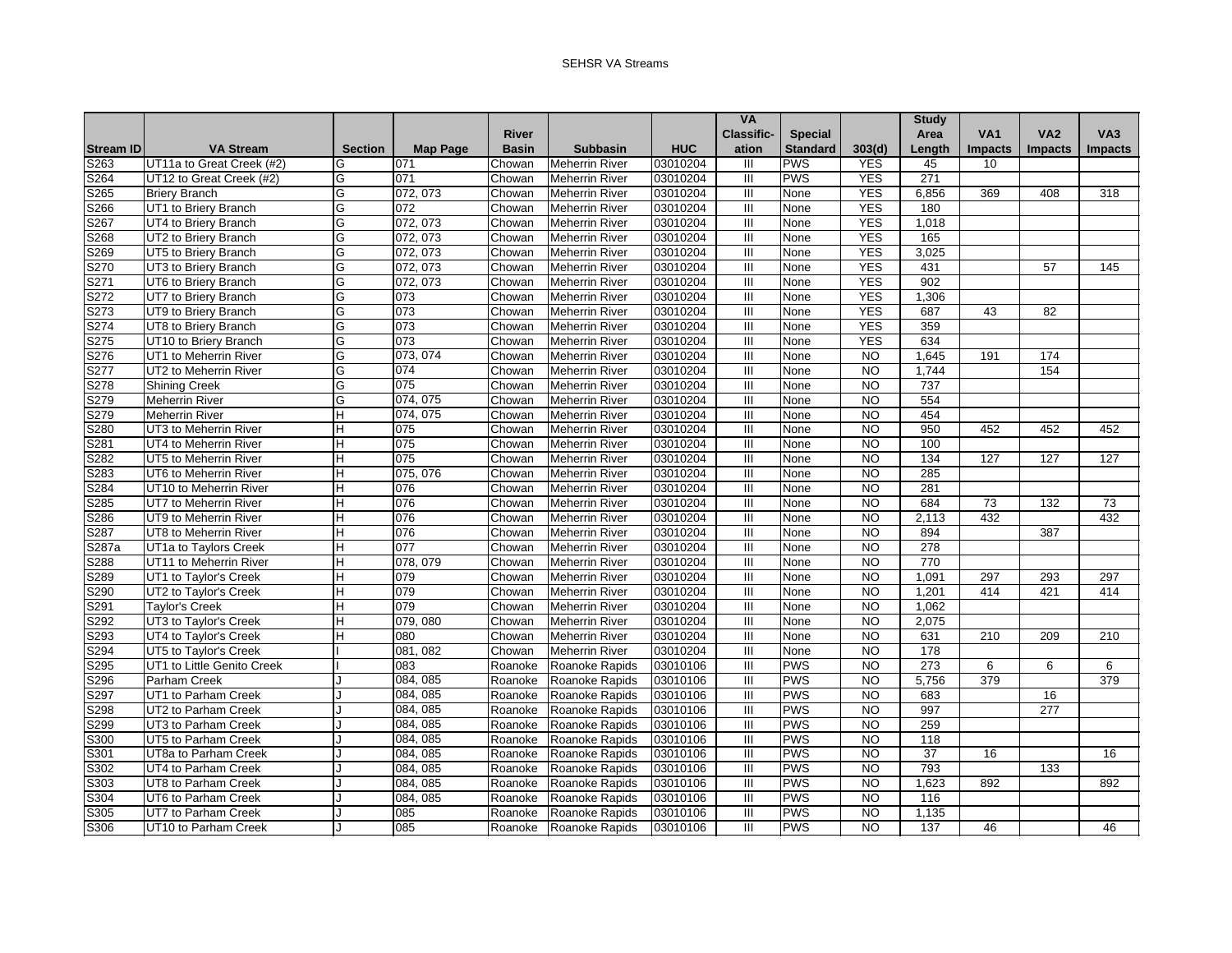|              |                            |                |                 |              |                 |            | <b>VA</b>         |                 |                 | <b>Study</b> |                |            |                 |
|--------------|----------------------------|----------------|-----------------|--------------|-----------------|------------|-------------------|-----------------|-----------------|--------------|----------------|------------|-----------------|
|              |                            |                |                 | <b>River</b> |                 |            | <b>Classific-</b> | <b>Special</b>  |                 | Area         | <b>VA1</b>     | <b>VA2</b> | VA <sub>3</sub> |
| Stream ID    | <b>VA Stream</b>           | <b>Section</b> | <b>Map Page</b> | <b>Basin</b> | <b>Subbasin</b> | <b>HUC</b> | ation             | <b>Standard</b> | 303(d)          | Length       | <b>Impacts</b> | Impacts    | <b>Impacts</b>  |
| S307         | UT9 to Parham Creek        |                | 085             | Roanoke      | Roanoke Rapids  | 03010106   | Ш                 | <b>PWS</b>      | <b>NO</b>       | 1.574        | 171            |            | 171             |
| S308         | UT11 to Parham Creek       |                | 085, 086        | Roanoke      | Roanoke Rapids  | 03010106   | Ш                 | <b>PWS</b>      | <b>NO</b>       | 2,396        | 451            |            | 451             |
| S309         | UT12 to Parham Creek       |                | 085, 086        | Roanoke      | Roanoke Rapids  | 03010106   | III               | <b>PWS</b>      | <b>NO</b>       | 248          |                |            |                 |
| S310         | UT13a to Parham Creek      |                | 085, 086        | Roanoke      | Roanoke Rapids  | 03010106   | Ш                 | <b>PWS</b>      | <b>NO</b>       | 40           |                |            |                 |
| S311         | UT13 to Parham Creek       |                | 085, 086        | Roanoke      | Roanoke Rapids  | 03010106   | III               | <b>PWS</b>      | $\overline{NO}$ | 907          |                |            |                 |
| S312         | UT14 to Parham Creek       |                | 085, 086        | Roanoke      | Roanoke Rapids  | 03010106   | Ш                 | <b>PWS</b>      | <b>NO</b>       | 538          | 106            | 272        | 106             |
| S313         | UT1a to Hagood Creek       |                | 087             | Roanoke      | Roanoke Rapids  | 03010106   | III               | <b>PWS</b>      | <b>YES</b>      | 75           |                |            |                 |
| S314         | UT1 to Hagood Creek        |                | 087             | Roanoke      | Roanoke Rapids  | 03010106   | Ш                 | <b>PWS</b>      | <b>YES</b>      | 463          |                |            |                 |
| S315<br>S316 | UT1 to Hewey Creek         |                | 088             | Roanoke      | Roanoke Rapids  | 03010106   | Ш                 | <b>PWS</b>      | <b>NO</b>       | 3,582        | 47             | 47         | 47              |
|              | UT2 to Hewey Creek         |                | 088             | Roanoke      | Roanoke Rapids  | 03010106   | Ш                 | <b>PWS</b>      | <b>NO</b>       | 156          | 111            | 111        | 111             |
| S318         | <b>Hewey Creek</b>         |                | 088, 089        | Roanoke      | Roanoke Rapids  | 03010106   | III               | <b>PWS</b>      | <b>NO</b>       | 380          | 98             | 98         | 98              |
| S319         | UT4 to Hewey Creek         |                | 089             | Roanoke      | Roanoke Rapids  | 03010106   | Ш                 | <b>PWS</b>      | <b>NO</b>       | 2,106        | 62             | 84         | 62              |
| S320         | UT6 to Hewey Creek         |                | 089             | Roanoke      | Roanoke Rapids  | 03010106   | Ш                 | <b>PWS</b>      | <b>NO</b>       | 873          |                |            |                 |
| S321         | UT5 to Hewey Creek         |                | 089             | Roanoke      | Roanoke Rapids  | 03010106   | Ш                 | <b>PWS</b>      | <b>NO</b>       | 304          |                |            |                 |
| S322         | UT1 to Roanoke River       |                | 089, 090        | Roanoke      | Roanoke Rapids  | 03010106   | III               | <b>PWS</b>      | <b>YES</b>      | 3,812        | 495            | 186        | 495             |
| S323         | UT2 to Roanoke River       |                | 090, 091        | Roanoke      | Roanoke Rapids  | 03010106   | Ш                 | <b>PWS</b>      | <b>YES</b>      | 6,927        | 60             | 546        | 60              |
| S324         | UT4 to Roanoke River       |                | 089, 090        | Roanoke      | Roanoke Rapids  | 03010106   | Ш                 | <b>PWS</b>      | <b>YES</b>      | 2,472        | 716            | 964        | 716             |
| S325         | UT3 to Roanoke River       |                | 090             | Roanoke      | Roanoke Rapids  | 03010106   | III               | <b>PWS</b>      | <b>YES</b>      | 751          |                |            |                 |
| S326         | UT5 to Roanoke River       |                | 090             | Roanoke      | Roanoke Rapids  | 03010106   | Ш                 | <b>PWS</b>      | <b>YES</b>      | 511          | 102            | 126        | 102             |
| S327         | UT6 to Roanoke River       |                | 090             | Roanoke      | Roanoke Rapids  | 03010106   | Ш                 | <b>PWS</b>      | <b>YES</b>      | 276          |                |            |                 |
| S328         | UT7 to Roanoke River       |                | 090             | Roanoke      | Roanoke Rapids  | 03010106   | Ш                 | <b>PWS</b>      | <b>YES</b>      | 519          | 236            | 230        | 236             |
| S329<br>S330 | UT8 to Roanoke River       |                | 090             | Roanoke      | Roanoke Rapids  | 03010106   | III               | <b>PWS</b>      | <b>YES</b>      | 677          |                |            |                 |
|              | Roanoke River              |                | 090, 091        | Roanoke      | Roanoke Rapids  | 03010106   | Ш                 | <b>PWS</b>      | <b>YES</b>      | 2,178        |                | 56         |                 |
| S330         | Roanoke River              |                | 090, 091        | Roanoke      | Roanoke Rapids  | 03010106   | Ш                 | <b>PWS</b>      | <b>YES</b>      | 1,401        |                |            |                 |
| S331         | Smith Creek - Cove of Lake |                | 091             | Roanoke      | Roanoke Rapids  | 03010106   | Ш                 | <b>PWS</b>      | <b>YES</b>      | 368          |                |            |                 |
| S332         | UT1 to Reedy Branch (#2)   |                | 092             | Roanoke      | Roanoke Rapids  | 03010106   | Ш                 | <b>PWS</b>      | <b>NO</b>       | 1,575        | 169            | 301        | 169             |
| S333         | UT2 to Reedy Branch (#2)   |                | 092             | Roanoke      | Roanoke Rapids  | 03010106   | Ш                 | <b>PWS</b>      | <b>NO</b>       | 1,140        | 259            | 200        | 259             |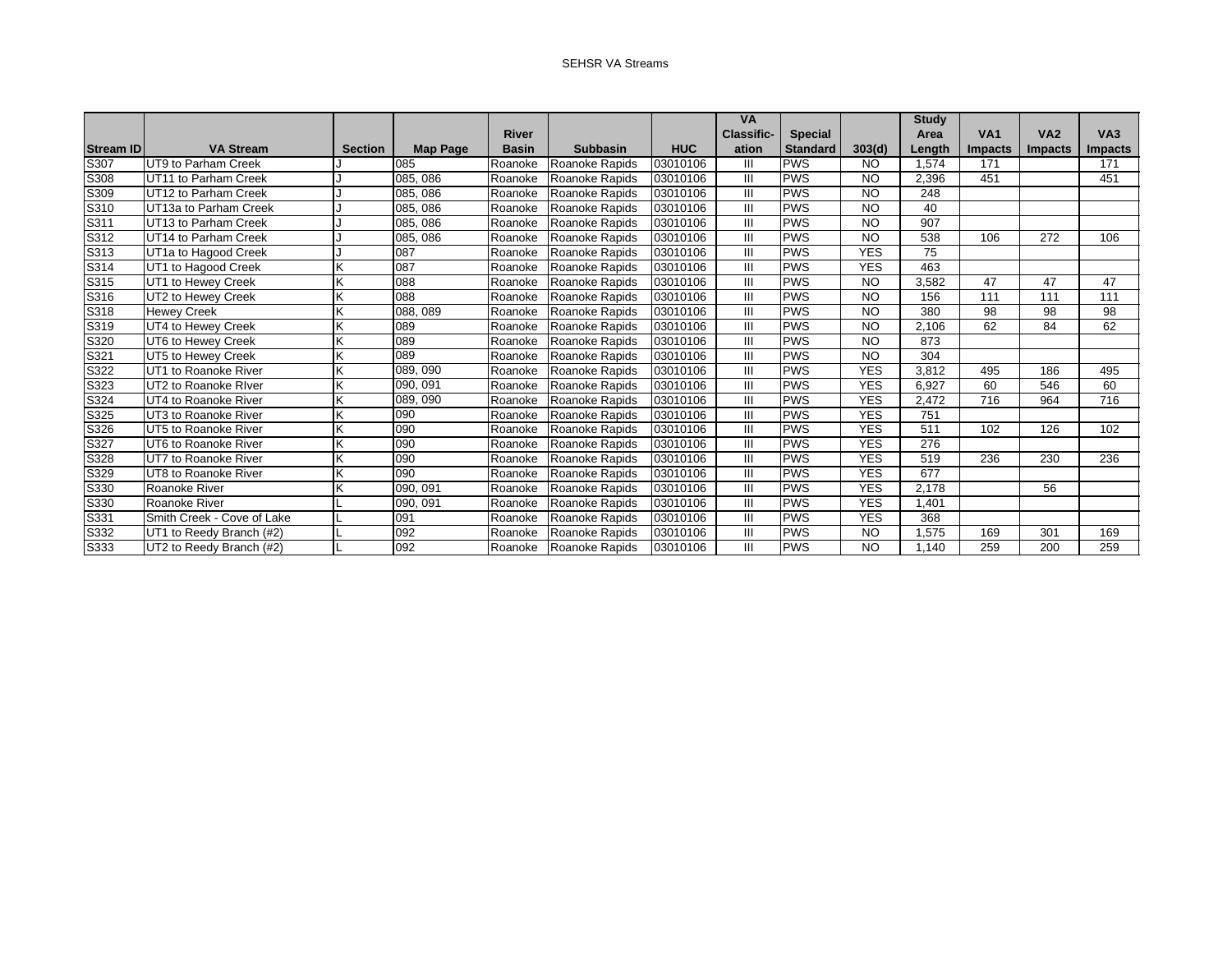|               |                                                    |                      |                      |                            |                                              |                                  |                      |                        |                      |                         |                        | <b>Study</b>   |                 |                 |                 |
|---------------|----------------------------------------------------|----------------------|----------------------|----------------------------|----------------------------------------------|----------------------------------|----------------------|------------------------|----------------------|-------------------------|------------------------|----------------|-----------------|-----------------|-----------------|
| <b>Stream</b> |                                                    |                      |                      |                            |                                              |                                  | <b>DWQ</b>           |                        |                      | <b>NC</b>               |                        | Area           | NC <sub>1</sub> | NC <sub>2</sub> | NC <sub>3</sub> |
| ID            | <b>NC Stream</b>                                   | <b>Section</b>       | <b>Map Page</b>      | <b>River Basin</b>         | <b>Subbasin</b>                              | 14 Digit HUC                     | <b>Subbasin</b>      | <b>NC DWQ Index</b>    | <b>HUC</b>           | Classification   303(d) |                        | Length         | <b>Impacts</b>  | <b>Impacts</b>  | Impacts         |
| S334          | UT3 to Reedy Branch                                |                      | 093                  | Roanoke                    | Roanoke Rapids                               | 03010106031010                   | 03-02-07             | 23-10-4                | 03010106             |                         | <b>NO</b>              | 3,272          | 211             | 625             | 211             |
| S335          | UT4 to Reedy Branch                                |                      | 093                  | Roanoke                    | Roanoke Rapids                               | 03010106031010                   | 03-02-07             | $23 - 10 - 4$          | 03010106             | C                       | <b>NO</b>              | 2,949          | 282             |                 | 282             |
| S336          | UT4a to Reedy Branch                               |                      | 093                  | Roanoke                    | Roanoke Rapids                               | 03010106031010 03-02-07          |                      | $23 - 10 - 4$          | 03010106             | C                       | <b>NO</b>              | 691            | 348             |                 | 348             |
| S337          | UT5 to Reedy Branch                                |                      | 093                  | Roanoke                    | Roanoke Rapids                               | 03010106031010                   | 03-02-07             | $23 - 10 - 4$          | 03010106             | ГC                      | <b>NO</b>              | 785            | 299             |                 | 299             |
| S338          | UT6 to Reedy Branch                                |                      | 093, 094             | Roanoke                    | Roanoke Rapids                               | 03010106031010                   | 03-02-07             | 23-10-4                | 03010106             | ГC                      | <b>NO</b>              | 765            |                 |                 |                 |
| S339          | UT7 to Reedy Branch                                |                      | 093.094              | Roanoke                    | Roanoke Rapids                               | 03010106031010 03-02-07          |                      | $23 - 10 - 4$          | 03010106             | l C                     | <b>NO</b>              | 656            | 271             |                 | 271             |
| S340          | Reedy Branch                                       | $\mathbf{I}$         | 094.095              | Roanoke                    | Roanoke Rapids                               | 03010106031010                   | 03-02-07             | $23 - 10 - 4$          | 03010106             | IC.                     | <b>NO</b>              | 4,781          | 194             | 182             | 194             |
| S341          | UT8 to Reedy Branch                                |                      | 094                  | Roanoke                    | Roanoke Rapids                               | 03010106031010                   | 03-02-07             | 23-10-4                | 03010106             | ГC                      | <b>NO</b>              | 1,586          | 280             | 115             | 280             |
| S342          | UT9 to Reedy Branch                                |                      | 094                  | Roanoke                    | Roanoke Rapids                               | 03010106031010                   | 03-02-07             | $23 - 10 - 4$          | 03010106             | <b>C</b>                | <b>NO</b>              | 929            | 303             |                 | 303             |
| S343          | UT10 to Reedy Branch                               | $\mathbf{I}$         | 094                  | Roanoke                    | Roanoke Rapids                               | 03010106031010                   | 03-02-07             | 23-10-4                | 03010106             |                         | <b>NO</b>              | 193            | 193             |                 | 193             |
| S344          | UT1 to Sawmill Creek                               | M                    | 096                  | Roanoke                    | Roanoke Rapids                               | 03010106041010                   | 03-02-07             | 23-11-2                | 03010106             |                         | <b>NO</b>              | 604            | 107             | 107             | 107             |
| S345          | UT1 to Malones Creek                               | M                    | 097, 098             | Roanoke                    | Roanoke Rapids                               | 03010106031010                   | 03-02-07             | 23-10-3-1              | 03010106             | C                       | <b>NO</b>              | 468            |                 | 236             |                 |
| S346          | <b>Malones Creek</b>                               | M                    | 097, 098, 099        | Roanoke                    | Roanoke Rapids                               | 03010106031010                   | 03-02-07             | 23-10-3-1              | 03010106             |                         | <b>NO</b>              | 2,073          | 335             | 97              | 335             |
| S347          | UT3 to Malones Creek                               | M                    | 098.099              | Roanoke                    | Roanoke Rapids                               | 03010106031010                   | 03-02-07             | 23-10-3-1              | 03010106             |                         | <b>NO</b>              | 1.440          |                 | 71              |                 |
| S348          | UT2 to Malones Creek                               | M                    | 097, 098, 099        | Roanoke                    | Roanoke Rapids                               | 03010106031010                   | 03-02-07             | 23-10-3-1              | 03010106             | IC.                     | <b>NO</b>              | 926            |                 |                 |                 |
| S349          | UT2a to Malones Creek                              | M                    | 098, 099             | Roanoke                    | Roanoke Rapids                               | 03010106031010 03-02-07          |                      | 23-10-3-1              | 03010106             | l C                     | <b>NO</b>              | 58             |                 |                 |                 |
| S350          | UT1 to Cabin Branch                                | M                    | 101                  | Roanoke                    | Roanoke Rapids                               | 03010106031010                   | 03-02-07             | $23 - 10 - 1$          | 03010106             | l C                     | <b>NO</b>              | 360            |                 |                 |                 |
| S351          | UT1 to Owens Creek                                 | M                    | 098, 099             | Tar-Pamlico                | <b>Fishing Creek</b>                         | 03020102020010                   | 03-03-04             | 28-79-4                | 03020102             | C-NSW                   | <b>NO</b>              | 813            |                 |                 |                 |
| S352          | UT1 to UT2 to Cabin Branch                         | M                    | 101.102              | Roanoke                    |                                              | 03010106031010                   | 03-02-07             | 23-10-1                | 03010106             |                         | <b>NO</b>              | 471            |                 |                 |                 |
| S353          |                                                    | M                    | 101, 102             |                            | Roanoke Rapids                               | 03010106031010                   | 03-02-07             | $23 - 10 - 1$          | 03010106             | C                       | <b>NO</b>              | 1,331          |                 |                 |                 |
| S354          | UT2 to Cabin Branch                                | M                    | 101                  | Roanoke<br>Tar-Pamlico     | Roanoke Rapids                               | 03020102020010                   | 03-03-04             | 28-79-4                | 03020102             | C-NSW                   | <b>NO</b>              | 538            |                 |                 |                 |
| S355          | UT2 to Owens Creek<br>UT2a to Owens Creek          | M                    | 101                  | Tar-Pamlico                | <b>Fishing Creek</b><br><b>Fishing Creek</b> | 03020102020010                   | 03-03-04             | 28-79-4                | 03020102             | C-NSW                   | <b>NO</b>              | 296            |                 |                 |                 |
| S356          |                                                    | M                    | 101                  |                            |                                              |                                  | 03-03-04             | 28-79-4                | 03020102             | C-NSW                   | <b>NO</b>              | 116            |                 |                 |                 |
| S357          | UT2b to Owens Creek                                | N                    |                      | Tar-Pamlico                | <b>Fishing Creek</b>                         | 03020102020010                   |                      |                        |                      |                         | <b>NO</b>              | 246            |                 |                 |                 |
| S358          | UT1 to Rocky Creek                                 | N                    | 103<br>104           | Tar-Pamlico                | <b>Fishing Creek</b>                         | 03020102020010<br>03010106031010 | 03-03-04<br>03-02-07 | 28-79-3<br>$23 - 10$   | 03020102<br>03010106 | C-NSW<br>C              | <b>YES</b>             | 168            | 41              | 41              | 41              |
| S359          | UT1 to Smith Creek (#2)<br>UT2 to Smith Creek (#2) | N                    | 104                  | Roanoke                    | Roanoke Rapids                               |                                  | 03-02-07             | $23 - 10$              | 03010106             |                         | <b>YES</b>             | 460            |                 |                 |                 |
| S360          |                                                    | N                    | 105                  | Roanoke<br>Tar-Pamlico     | Roanoke Rapids                               | 03010106031010<br>03020102020010 | 03-03-04             | 28-79-3                | 03020102             | C-NSW                   | <b>NO</b>              | 1,349          | 131             | 173             | 131             |
| S361          | UT2 to Rocky Creek                                 | N                    | 105, 106             |                            | <b>Fishing Creek</b>                         | 03020102020010                   | 03-03-04             | 28-79-3                | 03020102             | C-NSW                   | <b>NO</b>              |                | 213             | 324             | 213             |
| S362          | <b>Rocky Creek</b>                                 | N                    | 105, 106             | Tar-Pamlico<br>Tar-Pamlico | <b>Fishing Creek</b>                         | 03020102020010 03-03-04          |                      | 28-79-3                | 03020102             | C-NSW                   | <b>NO</b>              | 4,936<br>960   |                 | 177             |                 |
| S363          | UT3 to Rocky Creek                                 | O                    | 107                  |                            | <b>Fishing Creek</b><br><b>Fishing Creek</b> | 03020102020010                   | 03-03-04             | 28-79-(1)              | 03020102             | C-NSW                   | <b>NO</b>              | 396            |                 |                 | 158             |
|               | UT1 to Fishing Creek                               | O                    |                      | Tar-Pamlico                |                                              |                                  |                      |                        |                      |                         | <b>NO</b>              |                |                 |                 | 172             |
| S364<br>S365  | UT2 to Fishing Creek                               | $\Omega$             | 108<br>108.110       | Tar-Pamlico<br>Tar-Pamlico | Fishing Creek                                | 03020102020010<br>03020102020010 | 03-03-04             | 28-79-(1)              | 03020102<br>03020102 | C-NSW                   | N <sub>O</sub>         | 783<br>1,390   |                 | 317             | 478             |
| S366          | UT3 to Fishing Creek                               | $\circ$              | 108                  |                            | <b>Fishing Creek</b>                         | 03020102020010                   | 03-03-04<br>03-03-04 | 28-79-(1)              | 03020102             | C-NSW<br>C-NSW          | <b>NO</b>              | 1,546          |                 |                 | 468             |
| S366a         | UT4 to Fishing Creek                               | $\Omega$             | 108, 109             | Tar-Pamlico<br>Tar-Pamlico | <b>Fishing Creek</b>                         | 03020102020010                   | 03-03-04             | 28-79-(1)<br>28-79-(1) | 03020102             | C-NSW                   | <b>NO</b>              | 931            |                 |                 |                 |
|               | UT4a to Fishing Creek                              | $\circ$              |                      |                            | <b>Fishing Creek</b>                         |                                  |                      |                        |                      |                         | <b>NO</b>              |                |                 | 118             | 281             |
| S367          | UT5 to Fishing Creek                               |                      | 108, 109             | Tar-Pamlico                | <b>Fishing Creek</b>                         | 03020102020010                   | 03-03-04             | $28 - 79 - (1)$        | 03020102             | C-NSW                   |                        | 1,935          |                 |                 |                 |
| S368<br>S369  | UT2a to Fishing Creek                              | O                    | 109                  | Tar-Pamlico                | <b>Fishing Creek</b>                         | 03020102020010                   | 03-03-04             | 28-79-(1)              | 03020102             | C-NSW                   | <b>NO</b>              | 90             | 69              |                 |                 |
| S369a         | UT6 to Fishing Creek                               | $\Omega$<br>$\Omega$ | 109.110              | Tar-Pamlico                | <b>Fishing Creek</b>                         | 03020102020010                   | 03-03-04             | 28-79-(1)              | 03020102             | C-NSW                   | <b>NO</b><br><b>NO</b> | 3,538          | 253             | 255             | 403             |
|               | UT8 to Fishing Creek                               |                      | 109, 110             | Tar-Pamlico                | <b>Fishing Creek</b>                         | 03020102020010                   | 03-03-04             | 28-79-(1)              | 03020102             | C-NSW                   |                        | 1,121          |                 |                 |                 |
| S370<br>S371  | <b>Fishing Creek</b>                               | O<br>$\circ$         | 109, 110<br>109, 110 | Tar-Pamlico<br>Tar-Pamlico | <b>Fishing Creek</b>                         | 03020102020010<br>03020102020010 | 03-03-04<br>03-03-04 | 28-79-(1)<br>28-79-(1) | 03020102<br>03020102 | C-NSW<br>C-NSW          | <b>NO</b><br><b>NO</b> | 3,064<br>2,071 | 318             | 171             | 565<br>524      |
| S372          | UT7 to Fishing Creek                               |                      |                      |                            | <b>Fishing Creek</b>                         |                                  |                      |                        |                      |                         |                        |                |                 |                 |                 |
|               | UT1 to Anderson Creek                              | O<br>$\circ$         | 110                  | Roanoke                    | Middle Roanoke                               | 03010102180010                   | 03-02-06             | $23 - 8 - 6 - (1)$     | 03010102             | WS-III, B               | <b>NO</b><br><b>NO</b> | 374            |                 |                 |                 |
| S373          | UT1a to Anderson Creek                             |                      | 110, 111             | Roanoke                    | Middle Roanoke                               | 03010102180010 03-02-06          |                      | $23 - 8 - 6 - (1)$     | 03010102             | WS-III, B               |                        | 1,931          | 53              | 53              | 53              |
| S374          | UT2 to Anderson Creek                              | P<br>P               | 111                  | Roanoke                    | Middle Roanoke                               | 03010102180010                   | 03-02-06             | $23 - 8 - 6 - (1)$     | 03010102             | WS-III, B               | <b>NO</b>              | 502            | 229             | 229             | 229             |
| S375          | Anderson Creek                                     | P                    | 111                  | Roanoke                    | Middle Roanoke                               | 03010102180010                   | 03-02-06             | $23 - 8 - 6 - (1)$     | 03010102             | WS-III, B               | <b>NO</b>              | 527            | 135             | 135             | 135             |
| S376          | UT3 to Anderson Creek                              |                      | 111                  | Roanoke                    | Middle Roanoke                               | 03010102180010                   | 03-02-06             | $23 - 8 - 6 - (1)$     | 03010102             | WS-III. B               | <b>NO</b>              | 261            | 75              | 75              | 75              |
| S377          | UT4 to Anderson Creek                              | P<br>P               | 111                  | Roanoke                    | Middle Roanoke                               | 03010102180010                   | 03-02-06             | 23-8-6-(1)             | 03010102             | WS-III, B               | <b>NO</b>              | 653            | 338             | 338             | 338             |
| S378          | UT1 to Sandy Creek                                 | P                    | 112                  | Tar-Pamlico                | <b>Upper Tar River</b>                       | 03020101130010                   | 03-03-01             | 28-78-1-(1)            | 03020101             | C-NSW                   | <b>NO</b>              | 386            | 15              | 15              | 15              |
| S379          | UT2 to Sandy Creek                                 |                      | 113, 114             | Tar-Pamlico                | <b>Upper Tar River</b>                       | 03020101130010                   | 03-03-01             | $28 - 78 - 1 - (1)$    | 03020101             | C-NSW                   | <b>NO</b>              | 1,788          |                 |                 |                 |
| S380          | UT3 to Sandy Creek                                 | P                    | 113, 114             | Tar-Pamlico                | <b>Upper Tar River</b>                       | 03020101130010                   | 03-03-01             | $28 - 78 - 1 - (1)$    | 03020101             | C-NSW                   | <b>NO</b>              | 695            | 75              | 75              | 75              |
| S381          | UT2a to Sandy Creek                                |                      | 113                  | Tar-Pamlico                | <b>Upper Tar River</b>                       | 03020101130010                   | 03-03-01             | $28 - 78 - 1 - (1)$    | 03020101             | C-NSW                   | <b>NO</b>              | 105            | 4               | 4               | 4               |
| S383          | UT1 to Joe's Branch                                | P                    | 117                  | Tar-Pamlico                | <b>Upper Tar River</b>                       | 03020101030070                   | 03-03-01             | 28-17-2-4              | 03020101             | C-NSW                   | <b>NO</b>              | 904            | 89              | 89              | 89              |
| S383a         | UT1a to Joe's Branch                               | P                    | 115                  | Tar-Pamlico                | <b>Upper Tar River</b>                       | 03020101030070                   | 03-03-01             | 28-17-2-4              | 03020101             | C-NSW                   | <b>NO</b>              | 621            | 357             | 357             | 357             |
| S384          | UT1 to Martin Creek                                | P                    | 117                  | Tar-Pamlico                | <b>Upper Tar River</b>                       | 03020101130010                   | 03-03-02             | 28-78-1-3              | 03020101             |                         | <b>NO</b>              | 437            |                 |                 |                 |
| S385          | UT2 to Joe's Branch                                | P                    | 117                  | Tar-Pamlico                | <b>Upper Tar River</b>                       | 03020101030070 03-03-01          |                      | 28-17-2-4              | 03020101             | C-NSW                   | <b>NO</b>              | 673            |                 |                 |                 |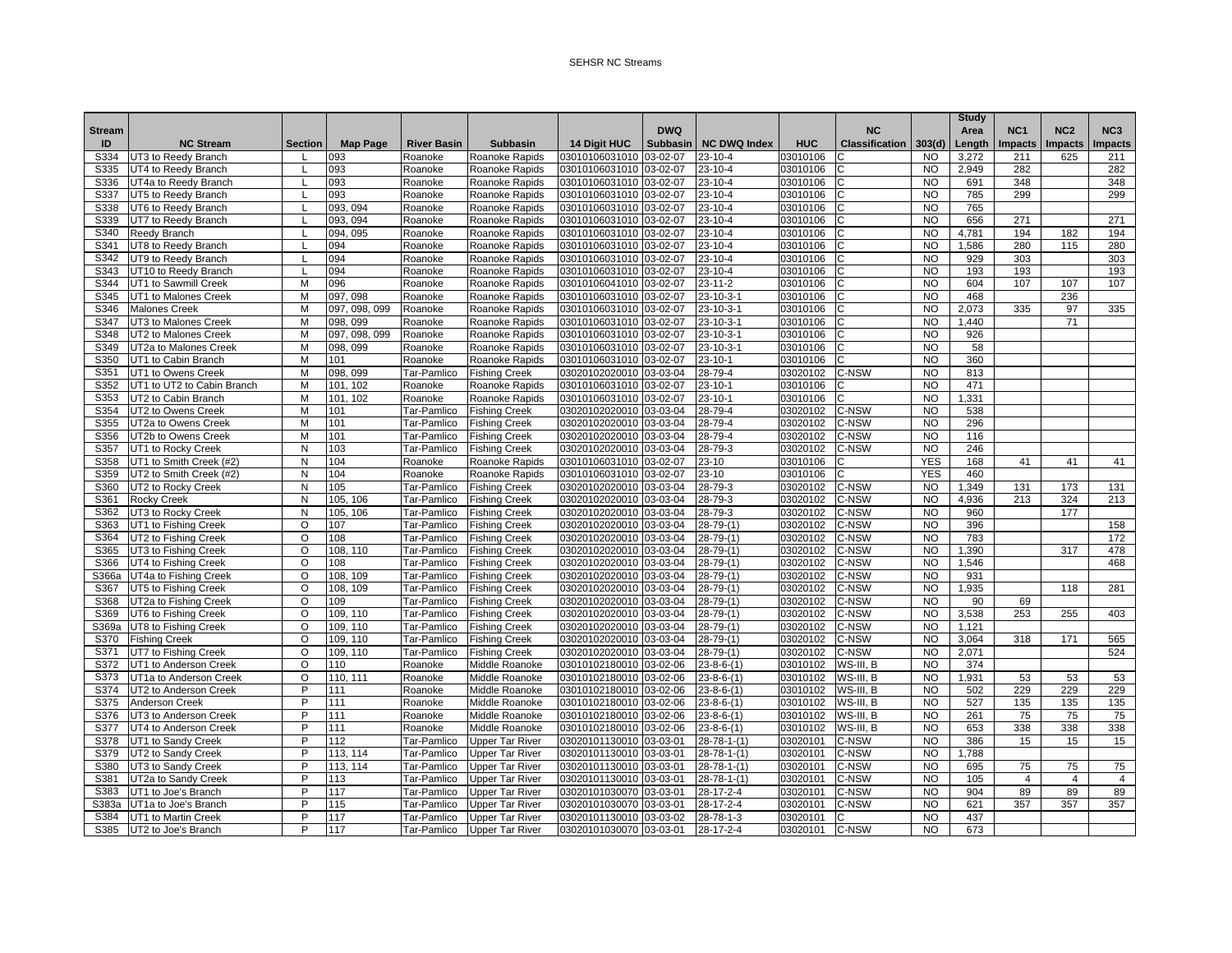|               |                           |                |                 |                    |                        |                         |                 |                     |            |                         |                | <b>Study</b> |                 |                 |                 |
|---------------|---------------------------|----------------|-----------------|--------------------|------------------------|-------------------------|-----------------|---------------------|------------|-------------------------|----------------|--------------|-----------------|-----------------|-----------------|
| <b>Stream</b> |                           |                |                 |                    |                        |                         | <b>DWQ</b>      |                     |            | <b>NC</b>               |                | Area         | NC <sub>1</sub> | NC <sub>2</sub> | NC <sub>3</sub> |
| ID            | <b>NC Stream</b>          | <b>Section</b> | <b>Map Page</b> | <b>River Basin</b> | <b>Subbasin</b>        | 14 Digit HUC            | <b>Subbasin</b> | <b>NC DWQ Index</b> | <b>HUC</b> | Classification   303(d) |                | Length       | <b>Impacts</b>  | <b>Impacts</b>  | Impacts         |
| S386          | <b>Martin Creek</b>       |                | 117             | Tar-Pamlico        | <b>Upper Tar River</b> | 03020101130010          | 03-03-02        | 28-78-1-3           | 03020101   |                         | NO.            | 678          | 202             | 202             | 202             |
| S387          | UT1 to Lynch Creek        | Q              | 118             | Tar-Pamlico        | <b>Upper Tar River</b> | 03020101040040          | 03-03-01        | 28-21-(0.3)         | 03020101   | C-NSW                   | <b>NO</b>      | 341          |                 |                 |                 |
| S388          | UT2 to Lynch Creek        | Q              | 118             | Tar-Pamlico        | <b>Upper Tar River</b> | 03020101040040 03-03-01 |                 | $28 - 21 - (0.3)$   | 03020101   | C-NSW                   | <b>NO</b>      | 716          |                 |                 |                 |
| S389          | UT1 to Mill Creek         | Q              | 118, 119        | Tar-Pamlico        | <b>Upper Tar River</b> | 03020101030080          | 03-03-01        | 28-17-3-1           | 03020101   | C-NSW                   | <b>NO</b>      | 713          | 342             | 342             | 342             |
| S391          | UT1 to Buffalo Creek      | Q              | 119, 120        | Tar-Pamlico        | <b>Upper Tar River</b> | 03020101040030          | 03-03-01        | $28-18-(0.5)$       | 03020101   | C-NSW                   | <b>NO</b>      | 1,386        |                 |                 |                 |
| S392          | UT2a to Mill Creek        | $\Omega$       | 120             | Tar-Pamlico        | <b>Upper Tar River</b> | 03020101030080          | 03-03-01        | 28-17-3-1           | 03020101   | C-NSW                   | <b>NO</b>      | 41           | 41              | 41              | 41              |
| S393          | UT2 to Mill Creek         | Q              | 120             | Tar-Pamlico        | <b>Upper Tar River</b> | 03020101030080          | 03-03-01        | 28-17-3-1           | 03020101   | C-NSW                   | <b>NO</b>      | 135          | 120             | 120             | 120             |
| S394          | UT1 to Long Creek         | Q              | 120             | Tar-Pamlico        | <b>Upper Tar River</b> | 03020101030080          | 03-03-01        | 28-17-3             | 03020101   | C-NSW                   | <b>NO</b>      | 599          | 111             | 111             | 111             |
| S395          | UT2a to Long Creek        | Q              | 121             | Tar-Pamlico        | <b>Upper Tar River</b> | 03020101030080          | 03-03-01        | 28-17-3             | 03020101   | C-NSW                   | <b>NO</b>      | 374          | 89              | 89              | 89              |
| S396          | UT2 to Long Creek         | Q              | 121             | Tar-Pamlico        | <b>Upper Tar River</b> | 03020101030080          | 03-03-01        | 28-17-3             | 03020101   | C-NSW                   | <b>NO</b>      | 889          | 72              | 72              | $\overline{72}$ |
| S397          | UT5a to Long Creek        | Q              | 121             | Tar-Pamlico        | <b>Upper Tar River</b> | 03020101030080          | 03-03-01        | 28-17-3             | 03020101   | C-NSW                   | <b>NO</b>      | 959          | 92              | 92              | 92              |
| S398          | UT5 to Long Creek         | Q              | 121, 122        | Tar-Pamlico        | <b>Upper Tar River</b> | 03020101030080          | 03-03-01        | 28-17-3             | 03020101   | C-NSW                   | <b>NO</b>      | 888          |                 |                 |                 |
| S399          | UT5b to Long Creek        | Q              | 121             | Tar-Pamlico        | <b>Upper Tar River</b> | 03020101030080          | 03-03-01        | 28-17-3             | 03020101   | C-NSW                   | <b>NO</b>      | 925          | 50              | 50              | 50              |
| S400          | UT5c to Long Creek        | Q              | 122             | Tar-Pamlico        | <b>Upper Tar River</b> | 03020101030080          | 03-03-01        | $28 - 17 - 3$       | 03020101   | C-NSW                   | <b>NO</b>      | 459          | 92              | 92              | 92              |
| S401          | UT3 to Long Creek         | O              | 123             | Tar-Pamlico        | <b>Upper Tar River</b> | 03020101030080          | 03-03-01        | 28-17-3             | 03020101   | C-NSW                   | <b>NO</b>      | 230          |                 |                 |                 |
| S402          | UT4 to Long Creek         | Q              | 123             | Tar-Pamlico        | <b>Upper Tar River</b> | 03020101030080          | 03-03-01        | 28-17-3             | 03020101   | C-NSW                   | <b>NO</b>      | 398          |                 |                 |                 |
| S403          | UT1 to Tar River          | Q              | 123, 124        | Tar-Pamlico        | <b>Upper Tar River</b> | 03020101040030          | 03-03-01        | 28-(15.5)           | 03020101   | <b>WS-IV NSW</b>        | <b>NO</b>      | 5,476        |                 |                 |                 |
| S404          | Tar River                 | Q/R            | 124             | Tar-Pamlico        | <b>Upper Tar River</b> | 03020101040010          | 03-03-01        | $28-(15.5)$         | 03020101   | <b>WS-IV NSW</b>        | <b>NO</b>      | 1,036        |                 |                 |                 |
| S405          | UT3a to Tar River         | $\mathsf{R}$   | 124             | Tar-Pamlico        | <b>Upper Tar River</b> | 03020101040010          | 03-03-01        | $28-(15.5)$         | 03020101   | WS-IV NSW               | <b>NO</b>      | 243          |                 |                 |                 |
| S406          | UT3 to Tar River          | $\mathsf{R}$   | 124             | Tar-Pamlico        | <b>Upper Tar River</b> | 03020101040010          | 03-03-01        | $28-(15.5)$         | 03020101   | <b>WS-IV NSW</b>        | <b>NO</b>      | 276          |                 |                 |                 |
| S407          | UT2a to Tar River         | $\mathsf{R}$   | 125             | Tar-Pamlico        | <b>Upper Tar River</b> | 03020101040010          | 03-03-01        | 28-(15.5)           | 03020101   | <b>WS-IV NSW</b>        | <b>NO</b>      | 119          |                 |                 |                 |
| S408          | UT2 to Tar River          | R              | 125             | Tar-Pamlico        | <b>Upper Tar River</b> | 03020101040010          | 03-03-01        | $28-(15.5)$         | 03020101   | <b>WS-IV NSW</b>        | <b>NO</b>      | 3,346        | 475             | 1.018           | 475             |
| S409          | UT1 to Taylors Creek      | $\mathsf{R}$   | 126             | Tar-Pamlico        | <b>Upper Tar River</b> | 03020101030050          | 03-03-01        | 28-16               | 03020101   | <b>WS-IV NSW</b>        | <b>NO</b>      | 310          |                 |                 |                 |
| S410          | UT1 to Billys Creek       | S              | 126             | Tar-Pamlico        | <b>Upper Tar River</b> | 03020101040020          | 03-03-01        | 28-20               | 03020101   | <b>WS-IV NSW</b>        | <b>NO</b>      | 388          |                 |                 |                 |
| S411          | <b>Franklinton Branch</b> | S              | 127             | Tar-Pamlico        | <b>Upper Tar River</b> | 03020101050010          | 03-03-01        | 28-29-4             | 03020101   | C-NSW                   | <b>NO</b>      | 777          |                 |                 |                 |
| S412          | UT1 to Franklinton Branch | S              | 127, 128        | Tar-Pamlico        | <b>Upper Tar River</b> | 03020101050010          | 03-03-01        | 28-29-4             | 03020101   | C-NSW                   | <b>NO</b>      | 676          | 122             | 122             | 122             |
| S413          | UT1 to Cedar Creek        | S              | 128             | Tar-Pamlico        | <b>Upper Tar River</b> | 03020101050010          | 03-03-01        | 28-29-(2)           | 03020101   | C-NSW                   | <b>NO</b>      | 2,567        |                 |                 |                 |
| S414          | UT2 to Cedar Creek        | S              | 128, 129        | Tar-Pamlico        | <b>Upper Tar River</b> | 03020101050010          | 03-03-01        | 28-29-(2)           | 03020101   | C-NSW                   | <b>NO</b>      | 1,992        | 75              | 52              | 75              |
| S415          | Cedar Creek               | S              | 129             | Tar-Pamlico        | <b>Upper Tar River</b> | 03020101050010 03-03-01 |                 | $28 - 29 - (2)$     | 03020101   | C-NSW                   | <b>NO</b>      | 1,387        |                 |                 |                 |
| S416          | UT3 to Cedar Creek        | S              | 129             | Tar-Pamlico        | <b>Upper Tar River</b> | 03020101050010          | 03-03-01        | $28 - 29 - (2)$     | 03020101   | C-NSW                   | <b>NO</b>      | 2,277        |                 |                 |                 |
| S417          | UT5 to Cedar Creek        | S              | 129             | Tar-Pamlico        | <b>Upper Tar River</b> | 03020101050010          | 03-03-01        | $28 - 29 - (2)$     | 03020101   | C-NSW                   | <b>NO</b>      | 4,180        | 222             | 324             | 222             |
| S417a         | UT5a to Cedar Creek       | s              | 129             | Tar-Pamlico        | <b>Upper Tar River</b> | 03020101050010          | 03-03-01        | 28-29-(2)           | 03020101   | C-NSW                   | N <sub>O</sub> | 449          | 224             | 213             | 224             |
| S418          | UT4 to Cedar Creek        | S              | 129             | Tar-Pamlico        | <b>Upper Tar River</b> | 03020101050010          | 03-03-01        | 28-29-(2)           | 03020101   | C-NSW                   | <b>NO</b>      | 808          |                 |                 |                 |
| S419          | UT6 to Cedar Creek        | S              | 129, 130        | Tar-Pamlico        | <b>Upper Tar River</b> | 03020101050010 03-03-01 |                 | $28 - 29 - (2)$     | 03020101   | C-NSW                   | <b>NO</b>      | 1,560        | 75              | 91              | 75              |
| S420          | UT8 to Cedar Creek        | S              | 130             | Tar-Pamlico        | <b>Upper Tar River</b> | 03020101050010          | 03-03-01        | $28 - 29 - (2)$     | 03020101   | C-NSW                   | <b>NO</b>      | 1,590        | 79              | 100             | 79              |
| S421          | UT7 to Cedar Creek        | S              | 130             | Tar-Pamlico        | <b>Upper Tar River</b> | 03020101050010          | 03-03-01        | 28-29-(2)           | 03020101   | C-NSW                   | <b>NO</b>      | 512          |                 |                 |                 |
| S422          | UT1 to Brandy Creek       | S              | 130.131         | Tar-Pamlico        | <b>Upper Tar River</b> | 03020101050010          | 03-03-01        | $28 - 29 - 3 - (1)$ | 03020101   | <b>B-NSW</b>            | <b>NO</b>      | 4,263        | 197             | 309             | 197             |
| S423          | UT2 to Brandy Creek       | S              | 131             | Tar-Pamlico        | <b>Upper Tar River</b> | 03020101050010          | 03-03-01        | 28-29-3-(1)         | 03020101   | <b>B-NSW</b>            | <b>NO</b>      | 824          |                 | 235             |                 |
| S424          | UT2a to Brandy Creek      | S              | 131             | Tar-Pamlico        | <b>Upper Tar River</b> | 03020101050010          | 03-03-01        | 28-29-3-(1)         | 03020101   | <b>B-NSW</b>            | <b>NO</b>      | 350          |                 |                 |                 |
| S425          | UT6 to Brandy Creek       | S              | 131             | Tar-Pamlico        | <b>Upper Tar River</b> | 03020101050010          | 03-03-01        | 28-29-3-(1)         | 03020101   | <b>B-NSW</b>            | <b>NO</b>      | 482          | 119             |                 | 119             |
| S426          | UT5 to Brandy Creek       | S              | 131             | Tar-Pamlico        | <b>Upper Tar River</b> | 03020101050010          | 03-03-01        | 28-29-3-(1)         | 03020101   | <b>B-NSW</b>            | <b>NO</b>      | 424          |                 |                 |                 |
| S427          | UT3 to Brandy Creek       | S              | 131             | Tar-Pamlico        | <b>Upper Tar River</b> | 03020101050010 03-03-01 |                 | $28 - 29 - 3 - (1)$ | 03020101   | <b>B-NSW</b>            | <b>NO</b>      | 483          |                 |                 |                 |
| S428          | UT4 to Brandy Creek       | S              | 131             | Tar-Pamlico        | <b>Upper Tar River</b> | 03020101050010          | 03-03-01        | 28-29-3-(1)         | 03020101   | <b>B-NSW</b>            | <b>NO</b>      | 894          |                 |                 |                 |
| S429          | UT4a to Brandy Creek      | S              | 131             | Tar-Pamlico        | <b>Upper Tar River</b> | 03020101050010          | 03-03-01        | $28 - 29 - 3 - (1)$ | 03020101   | <b>B-NSW</b>            | <b>NO</b>      | 51           |                 |                 |                 |
| S430          | UT7 to Brandy Creek       | S              | 131             | Tar-Pamlico        | <b>Upper Tar River</b> | 03020101050010          | 03-03-01        | 28-29-3-(1)         | 03020101   | <b>B-NSW</b>            | <b>NO</b>      | 1.014        |                 | 29              |                 |
| S431          | <b>Brandy Creek</b>       | S              | 131, 132        | Tar-Pamlico        | <b>Upper Tar River</b> | 03020101050010          | 03-03-01        | 28-29-3-(1)         | 03020101   | <b>B-NSW</b>            | <b>NO</b>      | 1,980        | 112             | 349             | 112             |
| S432          | UT7b to Brandy Creek      | S              | 131.132         | Tar-Pamlico        | <b>Upper Tar River</b> | 03020101050010          | 03-03-01        | 28-29-3-(1)         | 03020101   | <b>B-NSW</b>            | <b>NO</b>      | 837          |                 |                 |                 |
| S433          | UT7a to Brandy Creek      | S              | 131             | Tar-Pamlico        | <b>Upper Tar River</b> | 03020101050010          | 03-03-01        | 28-29-3-(1)         | 03020101   | <b>B-NSW</b>            | <b>NO</b>      | 473          |                 |                 |                 |
| S434          | UT8 to Brandy Creek       | S              | 132             | Tar-Pamlico        | <b>Upper Tar River</b> | 03020101050010          | 03-03-01        | 28-29-3-(1)         | 03020101   | <b>B-NSW</b>            | <b>NO</b>      | 651          |                 |                 |                 |
| S435          | UT9 to Brandy Creek       | S              | 132             | Tar-Pamlico        | <b>Upper Tar River</b> | 03020101050010          | 03-03-01        | 28-29-3-(1)         | 03020101   | <b>B-NSW</b>            | <b>NO</b>      | 1,542        | 486             | 486             | 486             |
| S435          | UT9 to Brandy Creek       | т              | 132             | Tar-Pamlico        | <b>Upper Tar River</b> | 03020101050010          | 03-03-01        | 28-29-3-(1)         | 03020101   | <b>B-NSW</b>            | <b>NO</b>      | 1,841        |                 |                 |                 |
| S435a         | UT9a to Brandy Creek      | S              | 132             | Tar-Pamlico        | <b>Upper Tar River</b> | 03020101050010 03-03-01 |                 | 28-29-3-(1)         | 03020101   | <b>B-NSW</b>            | <b>NO</b>      | 1,127        | 411             | 411             | 411             |
| S435b         | UT9b to Brandy Creek      | S              | 132             | Tar-Pamlico        | <b>Upper Tar River</b> | 03020101050010          | 03-03-01        | 28-29-3-(1)         | 03020101   | <b>B-NSW</b>            | <b>NO</b>      | 528          |                 |                 |                 |
| S436          | UT1 to Hattle's Branch    | т              | 132, 133        | Neuse              | <b>Upper Neuse</b>     | 03020201070060 03-04-02 |                 | $27 - 21 - 1$       | 03020201   | C-NSW                   | NO.            | 583          |                 |                 |                 |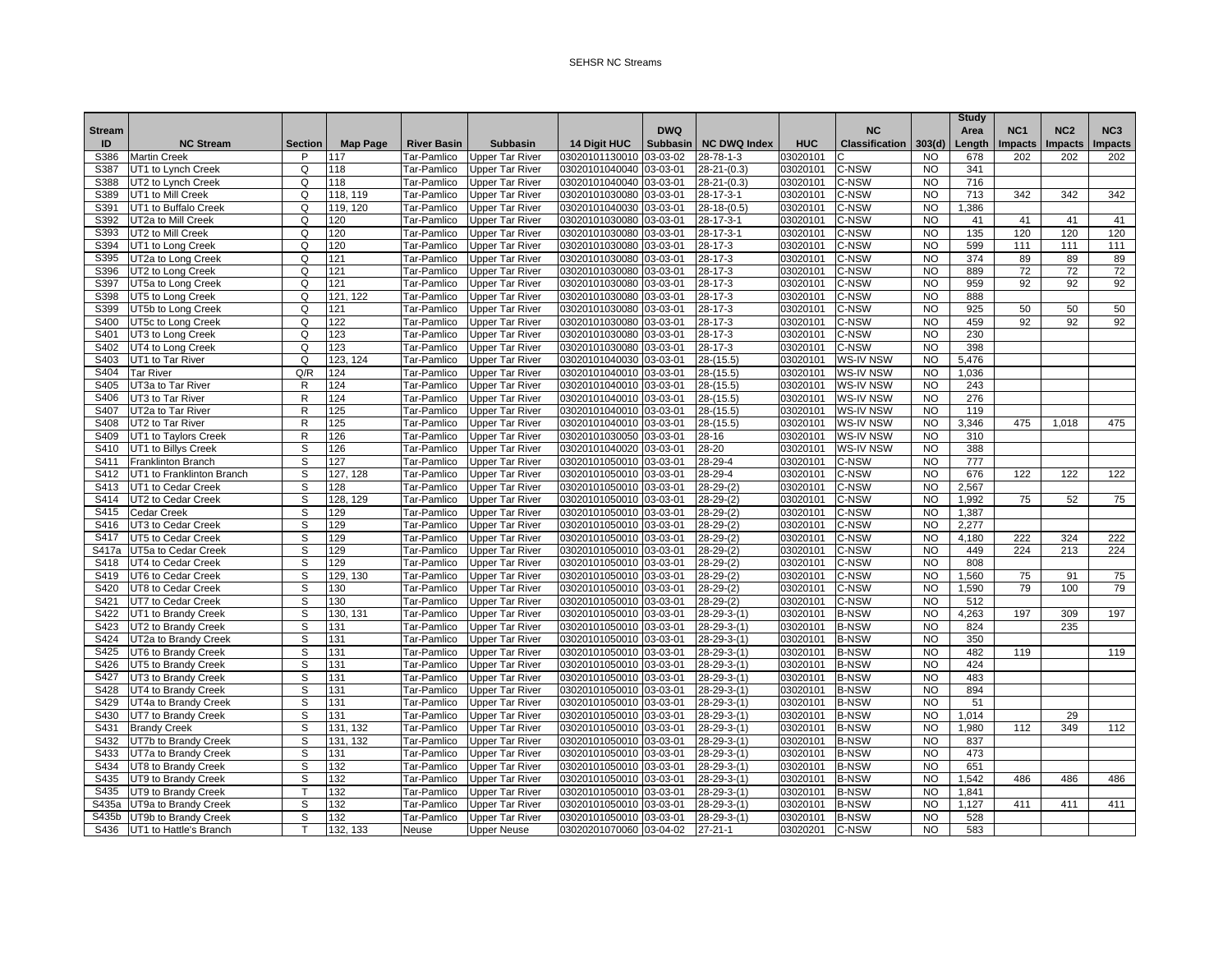|                   |                        |                |                 |                    |                                   |                         |                 |                     |            |                       |                | <b>Study</b> |                 |                 |                 |
|-------------------|------------------------|----------------|-----------------|--------------------|-----------------------------------|-------------------------|-----------------|---------------------|------------|-----------------------|----------------|--------------|-----------------|-----------------|-----------------|
| <b>Stream</b>     |                        |                |                 |                    |                                   |                         | <b>DWQ</b>      |                     |            | <b>NC</b>             |                | Area         | NC <sub>1</sub> | NC <sub>2</sub> | NC <sub>3</sub> |
| ID                | <b>NC Stream</b>       | <b>Section</b> | <b>Map Page</b> | <b>River Basin</b> | <b>Subbasin</b>                   | 14 Digit HUC            | <b>Subbasin</b> | <b>NC DWQ Index</b> | <b>HUC</b> | Classification 303(d) |                | Length       | <b>Impacts</b>  | <b>Impacts</b>  | Impacts         |
| S437              | UT2 to Hattle's Branch |                | 133             | Neuse              | Upper Neuse                       | 03020201070060          | 03-04-02        | $27 - 21 - 1$       | 03020201   | C-NSW                 | <b>NO</b>      | 964          | 114             | 13              | 114             |
| S438              | UT3 to Hattle's Branch |                | 133             | Neuse              | <b>Upper Neuse</b>                | 03020201070060          | 03-04-02        | $27 - 21 - 1$       | 03020201   | C-NSW                 | <b>NO</b>      | 1,123        | 128             | 52              | 128             |
| S439              | UT4 to Hattle's Branch |                | 133             | Neuse              | <b>Upper Neuse</b>                | 03020201070060 03-04-02 |                 | $27 - 21 - 1$       | 03020201   | C-NSW                 | <b>NO</b>      | 816          | 173             |                 | 173             |
| S440              | UT5 to Hattle's Branch |                | 133             | Neuse              | <b>Upper Neuse</b>                | 03020201070060          | 03-04-02        | $27 - 21 - 1$       | 03020201   | C-NSW                 | <b>NO</b>      | 445          |                 |                 |                 |
| S441              | Hatters Branch         |                | 133             | Neuse              | <b>Upper Neuse</b>                | 03020201070070          | 03-04-02        | 27-23-4             | 03020201   | C-NSW                 | <b>NO</b>      | 425          |                 |                 |                 |
| S442              | UT1 to Hatters Branch  |                | 133.134         | Neuse              | <b>Upper Neuse</b>                | 03020201070070          | 03-04-02        | 27-23-4             | 03020201   | C-NSW                 | N <sub>O</sub> | 568          |                 | 29              |                 |
| S443              | UT2 to Hatters Branch  | $\mathbf \tau$ | 134             | Neuse              | <b>Upper Neuse</b>                | 03020201070070          | 03-04-02        | 27-23-4             | 03020201   | C-NSW                 | N <sub>O</sub> | 281          |                 |                 |                 |
| $S44\overline{4}$ | UT1 to Richland Creek  | U              | 135             | Neuse              | <b>Upper Neuse</b>                | 03020201070060          | 03-04-02        | $27 - 21$           | 03020201   | C-NSW                 | N <sub>O</sub> | 461          |                 |                 |                 |
| S445              | UT2 to Richland Creek  | U              | 135             | Neuse              | <b>Upper Neuse</b>                | 03020201070060          | 03-04-02        | $27 - 21$           | 03020201   | C-NSW                 | <b>NO</b>      | 499          |                 |                 |                 |
| S446              | UT1 to Spring Branch   | U              | 135, 136        | Neuse              | <b>Upper Neuse</b>                | 03020201070070          | 03-04-02        | 27-23-4-1           | 03020201   | C-NSW                 | N <sub>O</sub> | 1,828        |                 |                 |                 |
| S447              | UT2 to Spring Branch   | U              | 136             | Neuse              | <b>Upper Neuse</b>                | 03020201070070          | 03-04-02        | 27-23-4-1           | 03020201   | C-NSW                 | N <sub>O</sub> | 164          |                 |                 |                 |
| S448              | UT3 to Spring Branch   | U              | 137             | Neuse              | <b>Upper Neuse</b>                | 03020201070070          | 03-04-02        | 27-23-4-1           | 03020201   | C-NSW                 | <b>NO</b>      | 1,641        | 227             | 227             | 227             |
| S449              | UT10 to Smith Creek    | $\mathsf{U}$   | 137             | Neuse              | <b>Upper Neuse</b>                | 03020201070070          | 03-04-02        | $27 - 23 - (2)$     | 03020201   | C-NSW                 | <b>NO</b>      | 821          | 9               | 8               | 9               |
| S450              | UT1 to Smith Creek     | U              | 137.138         | Neuse              | Upper Neuse                       | 03020201070070          | 03-04-02        | $27 - 23 - (2)$     | 03020201   | C-NSW                 | N <sub>O</sub> | 1,430        | 292             | 116             | 25              |
| S451              | UT2 to Smith Creek     | U              | 137, 138        | Neuse              | <b>Upper Neuse</b>                | 03020201070070          | 03-04-02        | $27 - 23 - (2)$     | 03020201   | C-NSW                 | <b>NO</b>      | 1,811        | 237             | 169             | 290             |
| S452              | UT2a to Smith Creek    | $\cup$         | 137, 138        | Neuse              | <b>Upper Neuse</b>                | 03020201070070          | 03-04-02        | $27 - 23 - (2)$     | 03020201   | C-NSW                 | N <sub>O</sub> | 1,022        |                 |                 |                 |
| S453              | UT3 to Smith Creek     | U              | 137, 138        | Neuse              | <b>Upper Neuse</b>                | 03020201070070          | 03-04-02        | $27 - 23 - (2)$     | 03020201   | C-NSW                 | <b>NO</b>      | 976          | 199             | 110             | 84              |
| S454              | UT4 to Smith Creek     | U              | 138             | Neuse              | Upper Neuse                       | 03020201070070          | 03-04-02        | $27 - 23 - (2)$     | 03020201   | C-NSW                 | <b>NO</b>      | 806          | 108             | 205             | 204             |
| S455              | UT5 to Smith Creek     | $\mathbf{U}$   | 138, 139        | Neuse              | <b>Upper Neuse</b>                | 03020201070070          | 03-04-02        | $27 - 23 - (2)$     | 03020201   | C-NSW                 | N <sub>O</sub> | 1,875        | 151             | 151             | 151             |
| S456              | UT6 to Smith Creek     | U              | 138, 139        | Neuse              | <b>Upper Neuse</b>                | 03020201070070          | 03-04-02        | $27 - 23 - (2)$     | 03020201   | C-NSW                 | <b>NO</b>      | 657          |                 |                 |                 |
| S457              | UT8 to Smith Creek     | $\cup$         | 139             | Neuse              | <b>Upper Neuse</b>                | 03020201070070 03-04-02 |                 | $27 - 23 - (2)$     | 03020201   | C-NSW                 | <b>NO</b>      | 2,385        | 422             | 321             | 422             |
| S458              | UT8a to Smith Creek    | U              | 139             | Neuse              | <b>Upper Neuse</b>                | 03020201070070          | 03-04-02        | $27 - 23 - (2)$     | 03020201   | C-NSW                 | N <sub>O</sub> | 281          |                 |                 |                 |
| S459              | UT7 to Smith Creek     | U              | 139             | Neuse              | <b>Upper Neuse</b>                | 03020201070070          | 03-04-02        | $27 - 23 - (2)$     | 03020201   | C-NSW                 | <b>NO</b>      | 1,176        |                 |                 |                 |
| S460              | UT9 to Smith Creek     | U              | 139             | Neuse              | <b>Upper Neuse</b>                | 03020201070070          | 03-04-02        | $27 - 23 - (2)$     | 03020201   | C-NSW                 | N <sub>O</sub> | 1,252        |                 |                 |                 |
| S461              | UT11 to Smith Creek    | U              | 139, 140        | Neuse              | <b>Upper Neuse</b>                | 03020201070070          | 03-04-02        | $27 - 23 - (2)$     | 03020201   | C-NSW                 | <b>NO</b>      | 1,387        |                 |                 |                 |
| S462              | UT11 to Neuse River    | U              | 139, 140        | Neuse              | <b>Upper Neuse</b>                | 03020201070060          | 03-04-02        | $27-(20.7)$         | 03020201   | C-NSW                 | <b>NO</b>      | 2,120        |                 |                 |                 |
| S463              | UT11b to Neuse River   | U              | 140             | Neuse              | Upper Neuse                       | 03020201070060          | 03-04-02        | 27-(20.7)           | 03020201   | C-NSW                 | <b>NO</b>      | 120          |                 |                 |                 |
| S464              | UT11a to Neuse River   | U              | 139, 140        | Neuse              | <b>Upper Neuse</b>                | 03020201070060          | 03-04-02        | $27-(20.7)$         | 03020201   | C-NSW                 | <b>NO</b>      | 566          |                 |                 |                 |
| S465              | UT1a to Neuse River    | U              | 140             | Neuse              | <b>Upper Neuse</b>                | 03020201070060          | 03-04-02        | $27-(20.7)$         | 03020201   | C-NSW                 | <b>NO</b>      | 472          |                 |                 |                 |
| S466              | UT1 to Neuse River     | U              | 140             | Neuse              | <b>Upper Neuse</b>                | 03020201070060          | 03-04-02        | $27-(20.7)$         | 03020201   | C-NSW                 | N <sub>O</sub> | 1,331        | 230             | 199             | 230             |
| S467              | UT2 to Neuse River     | $\cup$         | 140, 141        | Neuse              | Upper Neuse                       | 03020201070060          | 03-04-02        | $27-(20.7)$         | 03020201   | C-NSW                 | <b>NO</b>      | 1,120        | 453             | 158             | 453             |
| S468              | UT2a to Neuse River    | U              | 140             | Neuse              | <b>Upper Neuse</b>                | 03020201070060          | 03-04-02        | $27-(20.7)$         | 03020201   | C-NSW                 | N <sub>O</sub> | 417          | 45              |                 | 45              |
| S470              | UT3 to Neuse River     | U              | 140, 141        | Neuse              | <b>Upper Neuse</b>                | 03020201070060          | 03-04-02        | $27-(20.7)$         | 03020201   | C-NSW                 | <b>NO</b>      | 743          |                 |                 |                 |
| S471              | <b>Neuse River</b>     | U              | 140.141         | Neuse              | <b>Upper Neuse</b>                | 03020201070060          | 03-04-02        | $27-(20.7)$         | 03020201   | C-NSW                 | <b>NO</b>      | 1,476        |                 |                 |                 |
| S472              | UT4 to Neuse River     | U              | 140, 141        | Neuse              | <b>Upper Neuse</b>                | 03020201070070          | 03-04-02        | $27-(20.7)$         | 03020201   | C-NSW                 | <b>NO</b>      | 831          |                 |                 |                 |
| S473              | UT5 to Neuse River     | U              | 141             | Neuse              |                                   | 03020201070080          | 03-04-02        | 27-(20.7)           | 03020201   | C-NSW                 | <b>NO</b>      | 547          | 169             | 169             | 169             |
| S474              | UT5a to Neuse River    | $\cup$         | 141             | Neuse              | Upper Neuse                       | 03020201070080          | 03-04-02        | 27-(20.7)           | 03020201   | C-NSW                 | N <sub>O</sub> | 74           |                 |                 |                 |
| S475              | UT6 to Neuse River     | U              | 141             | Neuse              | Upper Neuse<br><b>Upper Neuse</b> | 03020201070080          | 03-04-02        | $27-(20.7)$         | 03020201   | C-NSW                 | N <sub>O</sub> | 550          | 265             | 265             | 265             |
| S476              | UT7 to Neuse River     | п              | 141, 142        | Neuse              | <b>Upper Neuse</b>                | 03020201070080          | 03-04-02        | $27-(20.7)$         | 03020201   | C-NSW                 | N <sub>O</sub> | 1,756        | 467             | 467             | 467             |
| S477              | UT8 to Neuse River     | U              | 141, 142        | Neuse              | Upper Neuse                       | 03020201070080          | 03-04-02        | $27-(20.7)$         | 03020201   | C-NSW                 | N <sub>O</sub> | 623          |                 |                 |                 |
| S478              | UT9 to Neuse River     | U              | 141, 142        | Neuse              | Upper Neuse                       | 03020201070080          | 03-04-02        | $27-(20.7)$         | 03020201   | C-NSW                 | <b>NO</b>      | 493          | 6               | 6               | 6               |
| S479              | UT10 to Neuse River    | U              | 142             | Neuse              | <b>Upper Neuse</b>                | 03020201070080          | 03-04-02        | 27-(20.7)           | 03020201   | C-NSW                 | N <sub>O</sub> | 737          | 301             | 301             | 301             |
| S480              | UT10a to Neuse River   | U              | 142             | Neuse              | <b>Upper Neuse</b>                | 03020201070080          | 03-04-02        | $27-(20.7)$         | 03020201   | C-NSW                 | <b>NO</b>      | 78           | 78              | 78              | 78              |
| S481              | UT1a to Perry Creek    | U              | 142, 143        | Neuse              | Upper Neuse                       | 03020201070100          | 03-04-02        | $27 - 25 - (1)$     | 03020201   | <b>B-NSW</b>          | <b>YES</b>     | 435          |                 |                 |                 |
| S482              | UT1 to Perry Creek     | $\mathbf{U}$   | 142.143         | Neuse              | <b>Upper Neuse</b>                | 03020201070100          | 03-04-02        | 27-25-(1)           | 03020201   | <b>B-NSW</b>          | <b>YES</b>     | 202          | 59              | 59              | 59              |
| S483              | UT1b to Perry Creek    | U              | 142, 143        | Neuse              | <b>Upper Neuse</b>                | 03020201070100          | 03-04-02        | 27-25-(1)           | 03020201   | <b>B-NSW</b>          | <b>YES</b>     | 61           |                 |                 |                 |
| S484              | UT2 to Perry Creek     | U              | 142, 143        | Neuse              | <b>Upper Neuse</b>                | 03020201070100          | 03-04-02        | $27 - 25 - (1)$     | 03020201   | <b>B-NSW</b>          | <b>YES</b>     | 976          |                 |                 |                 |
| S485              | UT1c to Perry Creek    | U              | 142, 143        | Neuse              | <b>Upper Neuse</b>                | 03020201070100          | 03-04-02        | $27 - 25 - (1)$     | 03020201   | <b>B-NSW</b>          | <b>YES</b>     | 194          |                 |                 |                 |
| S486              | UT6 to Perry Creek     | $\vee$         | 142, 143        | Neuse              | <b>Upper Neuse</b>                | 03020201070100          | 03-04-02        | $27 - 25 - (1)$     | 03020201   | <b>B-NSW</b>          | <b>YES</b>     | 242          | 74              | 74              | 74              |
| S487              | Perry Creek            | $\vee$         | 143, 144        | Neuse              | Upper Neuse                       | 03020201070100          | 03-04-02        | 27-25-(1)           | 03020201   | <b>B-NSW</b>          | <b>YES</b>     | 1,306        | 65              | 65              | 65              |
| S488              | UT3 to Perry Creek     | $\vee$         | 143, 144        | Neuse              | <b>Upper Neuse</b>                | 03020201070100          | 03-04-02        | $27 - 25 - (1)$     | 03020201   | <b>B-NSW</b>          | <b>YES</b>     | 1,354        | 22              | 22              | 22              |
| S489              | UT4a to Perry Creek    | $\mathcal{N}$  | 144             | Neuse              | <b>Upper Neuse</b>                | 03020201070100 03-04-02 |                 | $27 - 25 - (1)$     | 03020201   | <b>B-NSW</b>          | YES            | 512          | 8               | 8               | 8               |
| S490              | UT4c to Perry Creek    | $\vee$         | 144             | Neuse              | <b>Upper Neuse</b>                | 03020201070100          | 03-04-02        | $27 - 25 - (1)$     | 03020201   | <b>B-NSW</b>          | <b>YES</b>     | 63           |                 |                 |                 |
| S491              | UT4b to Perry Creek    | $\vee$         | 144             | Neuse              | <b>Upper Neuse</b>                | 03020201070100 03-04-02 |                 | $27 - 25 - (1)$     | 03020201   | <b>B-NSW</b>          | <b>YES</b>     | 554          |                 |                 |                 |
|                   |                        |                |                 |                    |                                   |                         |                 |                     |            |                       |                |              |                 |                 |                 |